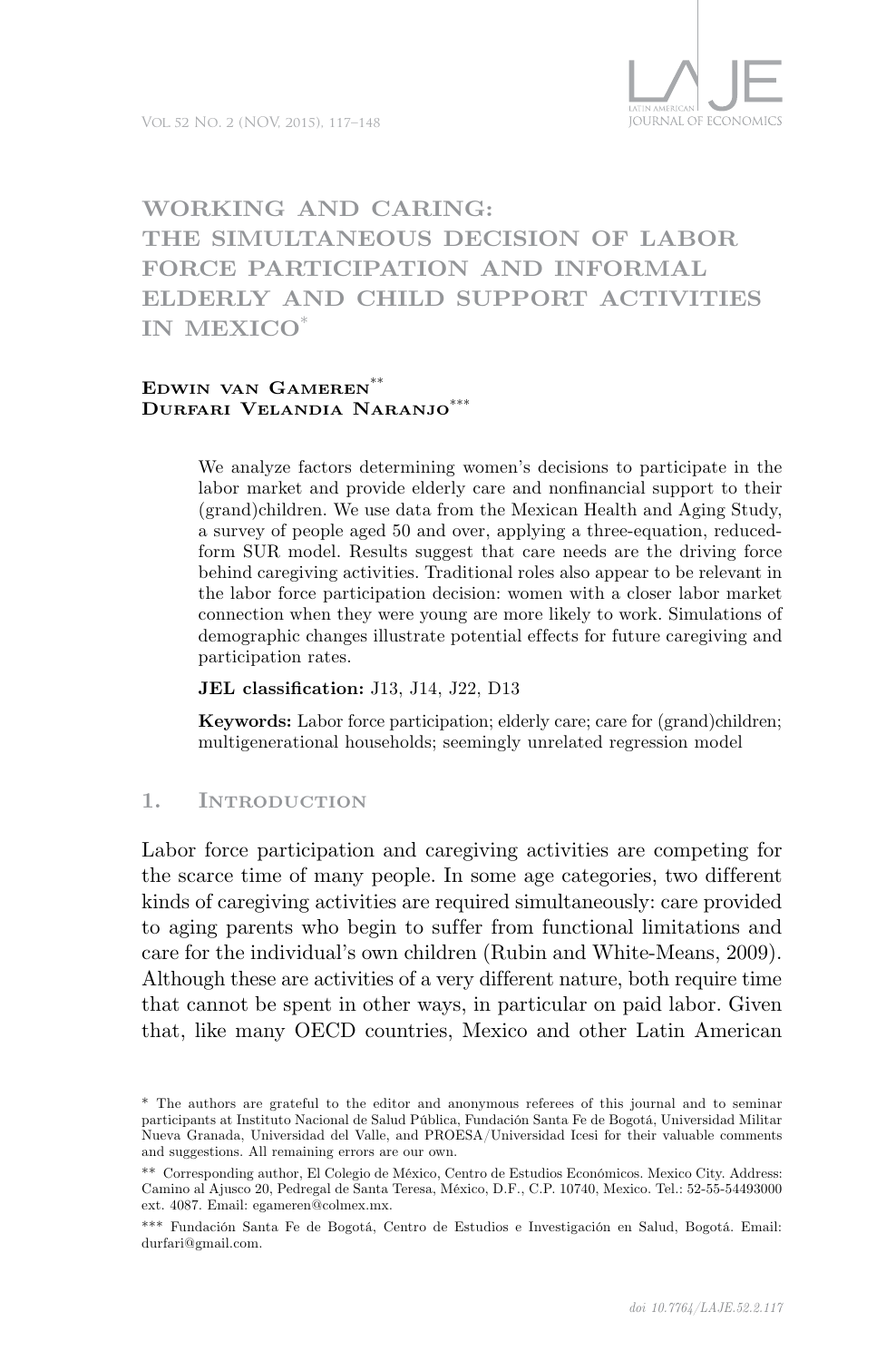countries are experiencing the aging of their population (Burniaux *et al.*, 2004; Zúñiga Herrera, 2004; CISS, 2005), it is important to understand how caregiving activities and labor force participation interrelate and whether expansion of services or support may be needed in the future.

In Mexico, public provision of child care facilities is limited while subsidized long-term or elderly care services are almost non-existent; at the same time, privately paid services are too expensive to be a viable alternative for large sections of the population. There is a private market for home care services, especially for domestic services, but for more specialized (nursing) tasks and residential care the market is small and costs are unaf fordable for the large majority of the population, while publicly provided services are virtually absent. In principle, child care services are available through the social security system (for formally employed people) and through the *Programa de Estancias Infantiles* (child care programs for those in informal jobs without access to social security, which is about half of the labor force). However, the access criteria and the number of child care slots imply that actual availability is limited (CONEVAL, 2011).

Care provided informally within the family is therefore an important source of nonfinancial support or help for both the elderly and (grand)children. Mexico is not unique in this sense; a similar situation exists in many other Latin American countries as well as southern Europe (CISS, 2008; Pommer *et al.*, 2007). A tradition of extended families in which several generations live together and share responsibility for household chores further stimulates and facilitates that both care for the elderly and care for children and/or grandchildren are arranged within the household. For the generation in the middle, sometimes called the sandwich generation (Miller, 1981), regardless of whether they reside in the same household as the older and younger generations, strong intra-familial pressure to provide care may affect their opportunities to participate in the labor market and contribute an additional source of income to the household.

In this paper we analyze the factors that determine the decision to participate in the labor market, to provide care for the elderly, and to provide nonfinancial support to (grand)children (that is, spend time helping them with a variety of activities). We use data from the Mexican Health and Aging Study (MHAS), a survey applied in 2001 to people aged 50 and older, including their (younger) partners. This survey contains information on the respondents' living situation, as well as information about their children and their parents. Specifically, the respondents answer questions about the financial and nonfinancial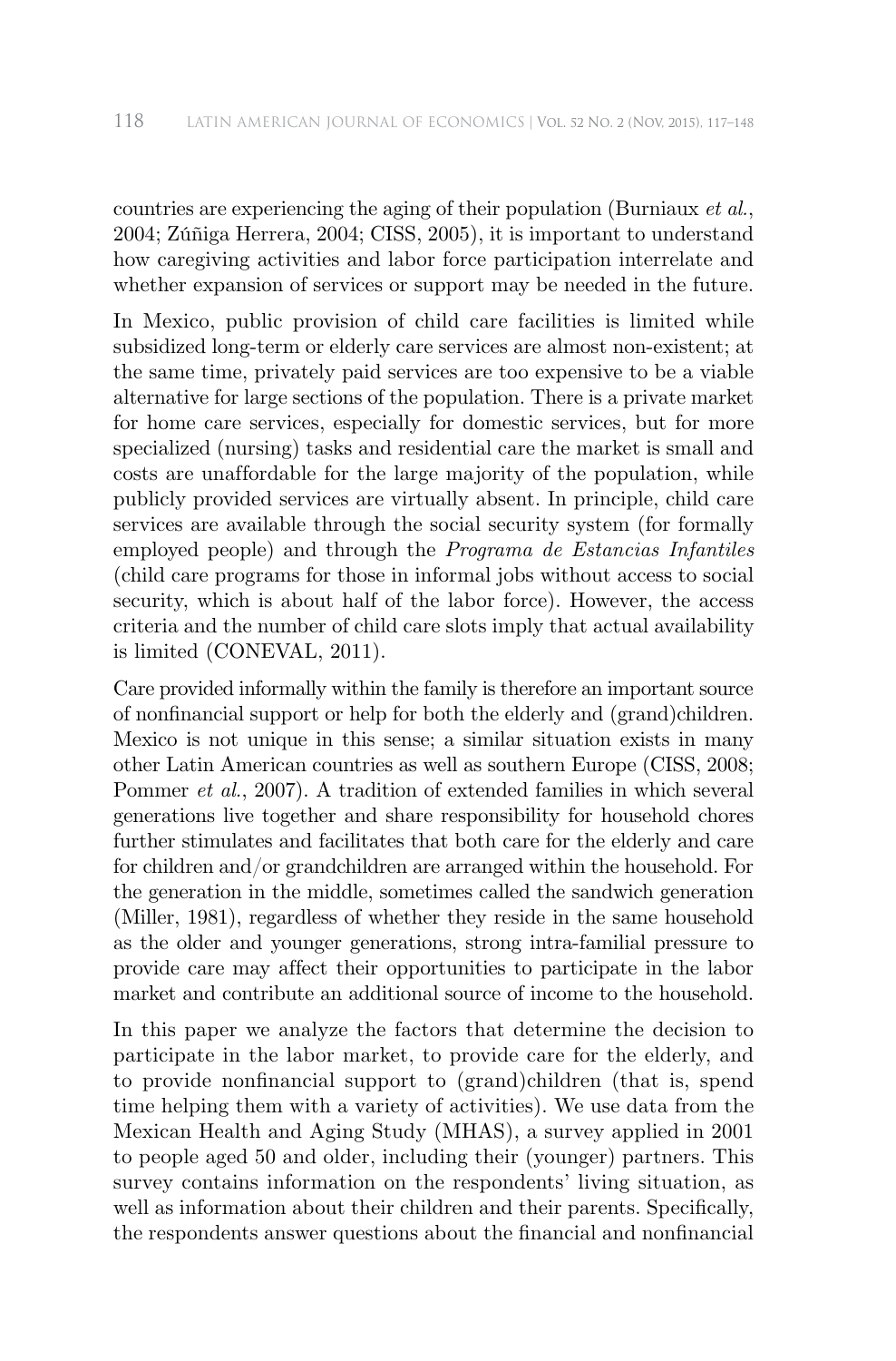care they provide to their (grand)children and to their parents. We estimate a three-equation, reduced form, seemingly unrelated regression (SUR) model of the three decisions in question.

The results suggest that the need for care is the main force that determines the caregiving activities of women aged 45 to 69, more so than the household's economic situation. Traditional roles also appear to be a relevant issue in the labor force participation decision, as women who had a close connection with the labor market in their younger years are more likely to work, while other income in the household reduces participation. With simulations of conceivable demographic changes in Mexico, such as an aging population due to increased life expectancy and reduced fertility rates, we illustrate potential ef fects for future caregiving and labor participation rates. A predictable increase in the need for long-term care due to the presence of more elderly parents can be compensated if health improvements are achieved, while an immediate decline in caregiving needs results from a reduction in the number of young children. The simulations suggest that the labor force participation rate is not very sensitive to these demographic changes and does not grow considerably even when the need for caregiving activities decreases.

The next section discusses the literature on informal caregiving activities in relation to labor force participation decisions. Section 3 presents the empirical framework for jointly analyzing the three decisions and introduces the data used. Section 4 presents the estimation results, while Section 5 provides some simulation results that highlight the potential consequences of prospective demographic changes. Section 6 concludes the paper.

# **2. Literature**

In the economics literature, theoretical models of the supply of informal elderly care in combination with the labor force participation decisions of potential caregivers are widely available, as well as models that describe decisions regarding labor force participation and child care usage. However, models that jointly analyze the three decisions are scarce.

Basically, models of supply of informal elderly care describe a trade-off between work, leisure, and informal care, typically from the perspective of the caregiver (Nocera and Zweifel, 1996; Nizalova, 2012; Fevang *et*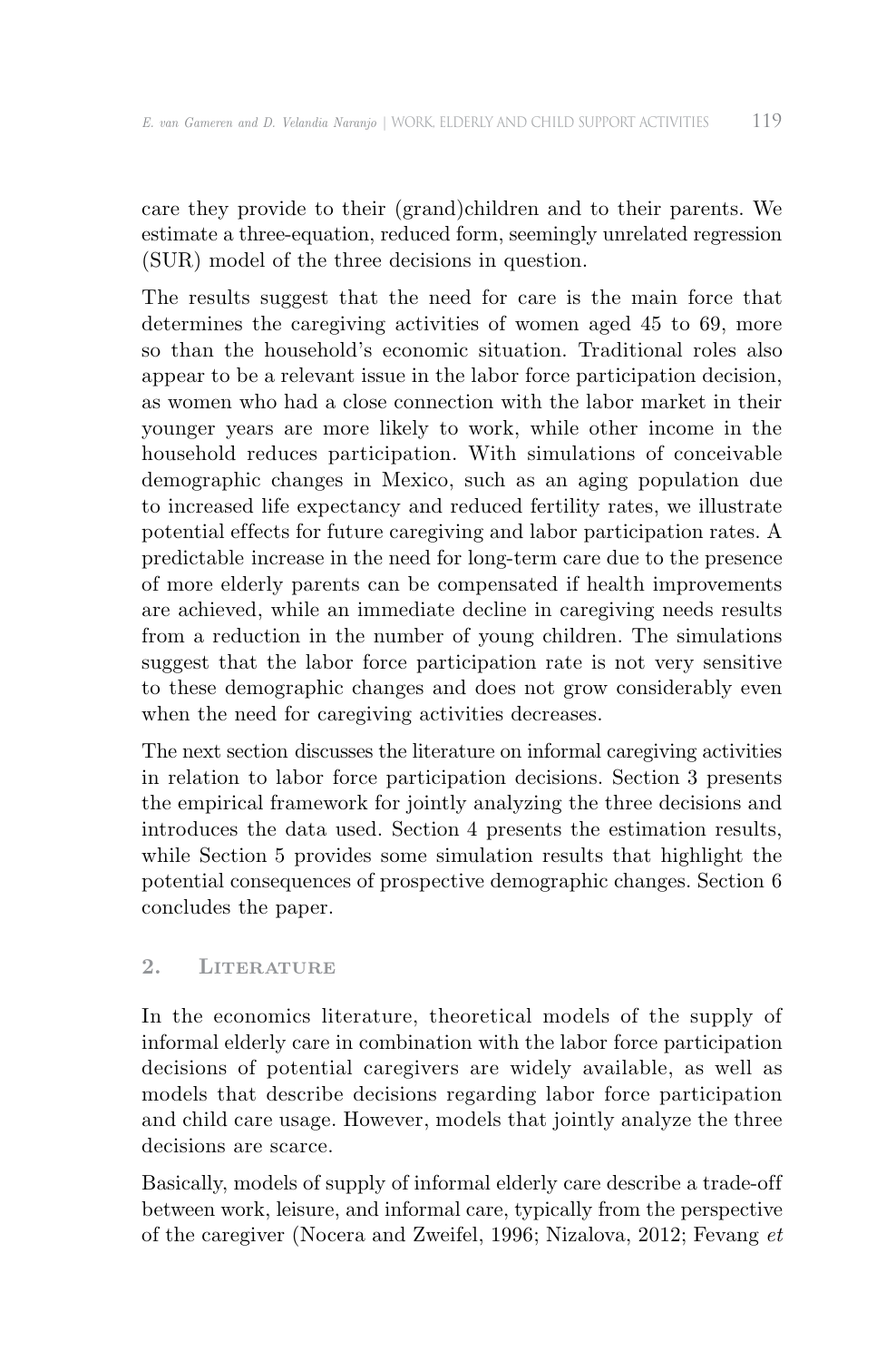*al.*, 2008). Taking into account that informal care is usually unpaid, the caregiver must directly derive utility from the activity in order to be willing to provide care to his or her parents. Several motives can be distinguished, including altruism, sense of duty, social norms, reciprocity, bequest, and setting an example for children, but in general the model boils down to some mechanism where the caregiver derives utility from the care given to the care recipient. Often, elderly or longterm care (LTC) bought in the market is considered a component of general consumption; neither privately purchased LTC nor publicly provided or subsidized LTC are modeled explicitly, something that fits well with the Mexican situation.

The empirical LTC literature commonly estimates a reduced-form specification that implies that LTC and labor force participation are explained only by exogenous variables, without a direct interaction between employment and LTC. It avoids the discussion regarding the order of decisions to participate in the labor market and provide care; in general it is not clear a priori which decision comes first or what is the causal relation between the two decisions. Chang and White-Means (1995) estimate a two-decision model where the first one is the decision to work and the second is how many hours to work; however, their sample only contains caregivers and ignores the trade-off between labor and care decisions. Several studies investigate the effect of caregiving on labor force participation: some report negative effects (e.g., Ettner, 1996; Bolin *et al.*, 2008) while others do not find an effect (e.g., Wolf and Soldo, 1994; Meng, 2013). Differences are generated, among other factors, by differences in the amount of care that is provided (Carmichael and Charles, 1998, 2003). Heitmueller (2007) emphasizes that accounting for the endogeneity of LTC in the explanation of labor force participation is essential. Carmichael *et al.* (2010) provide evidence that employment and earnings generate opportunity costs and have a negative effect on the willingness to supply informal elderly care. Using cross-sections, Leigh  $(2010)$  finds a large negative effect of LTC on participation, but this effect almost completely disappears with panel data. He explains this difference as caused by incomplete control for individual heterogeneity in the cross-section models: "the kinds of people who provide care tend to have low levels of labor force attachment even before or after they have provided that care."

The general framework for child care demand models is set by the work of Connelly (1992) and Ribar (1995). In these, and in many of the later models and applications (e.g., Michalopoulos and Robins,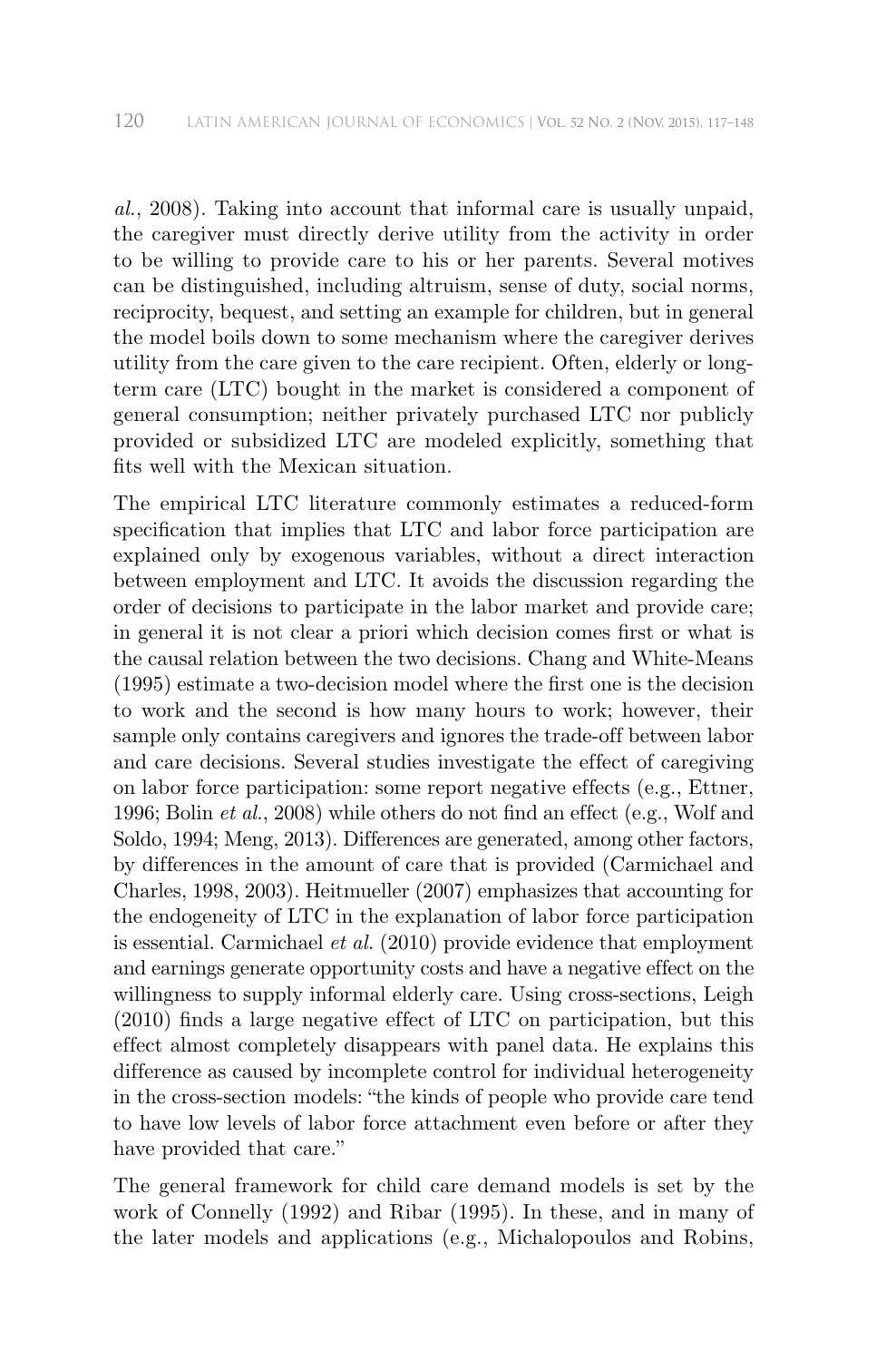2002; Blau and Currie, 2004; Tekin, 2007), the focus is on the labor force participation decision of mothers with young children and their demand for formal (paid or subsidized) child care services. Informal care, for example that provided by grandparents, is sometimes explicitly included as a specific class of care while the mother's own time spent with children is generally considered only implicitly. In contrast with the models for elderly care supply, in the perspective of most child care models it is the optimizing mother who determines her labor supply and demand for grandparental childcare; hence it is not the informal caregiver who takes the decisions, as is the case in elderly care models.

Empirical work on child care decisions often includes both the labor force participation for the complete sample and usage of external child care (by professionals or informal caregivers) conditional upon working. Although the child care decision is observed as being conditional upon being employed, the econometric models used generally take the simultaneity of the decisions into account. This construction is often enforced by the available data, in the sense that in many surveys information about child care decisions is only requested from working mothers. In this paper we model the supply of informal child care provided by women over 45 to their (grand)children, in contrast with the child care literature which generally focuses on demand or use of (formal or informal) child care services by mothers confronted with the decision to work or spend more time with their children.

To bring together the two categories of care and their respective streams in the literature, we need an approach that starts from the same perspective. The natural choice seems to be the perspective of the caregiver, as in the elderly care models, and a focus on the supply of informal care, both LTC provided to the elderly and child care provided to (grand)children. One of the few models that combines child care and elderly care and explains the allocation of parental time between the three activities–labor market, child care, and elderly care–can be found in Giménez-Nadal *et al.* (2007), with empirical applications in Giménez-Nadal *et al.* (2010, 2012). Essentially, they combine the twogeneration models demonstrated above for elderly care and child care provision into a three-generation modeling framework where the middle generation maximizes its utility and decides how much care to provide to the older generation (elderly care) and the younger generation (child care). In the theoretical model they emphasize the role of setting an example for children (the "demonstration effect"; see also Cox and Stark (2005) for a similar analysis regarding monetary intergenerational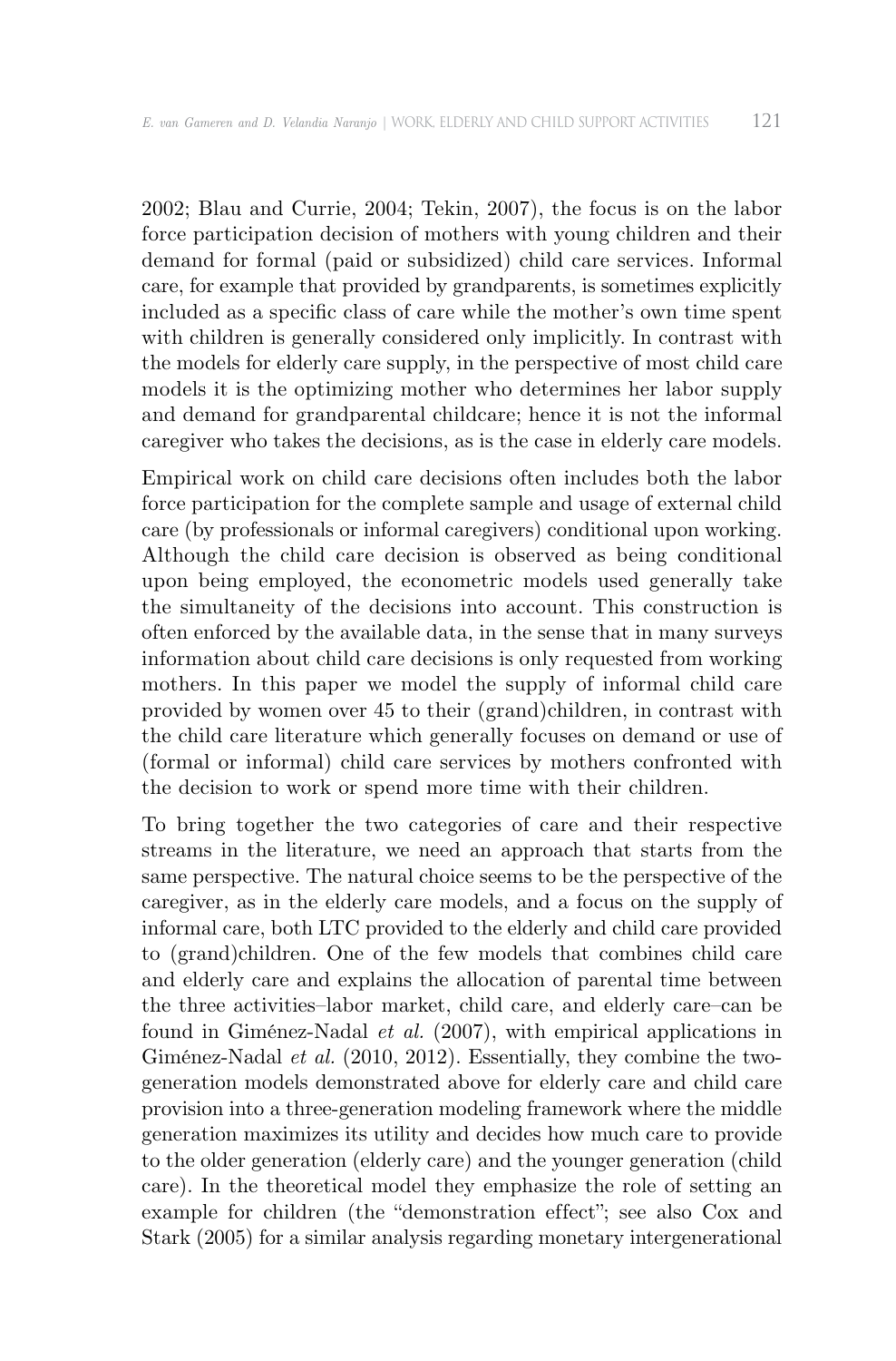transfers) as a motive for LTC, a factor that is indeed shown in empirical implementations, although a substitution effect is also found: more young children in the household reduces the time spent on elderly care and work in the labor market (Giménez-Nadal *et al.*, 2010, 2012). Other motives such as altruism or prevailing social norms and values may be equally valid or more relevant than setting an example per se, especially in a society like Mexico, where family ties are stronger and extended families are more common than in (Northern) Europe and the United States (OECD, 2012). The basic theoretical framework for providing LTC and child care essentially boils down to the same set of equations as explained before, regardless of the motivation behind it.

# **3. Empirical strategy**

Modeling labor force participation conditional on care decision(s) or modeling care conditional upon work outside the home, which is not uncommon in the literature reviewed in the previous section, hides the inherent simultaneity of the decisions, failing to acknowledge that it is not a priori clear which decision comes first. Given that we observe labor force participation and caregiving activities for all sampled people and therefore are not hindered by non-observability of one or more decisions for a potentially endogenously selected fraction of the sample, in Section 3.1 we describe an empirical framework that simultaneously takes the three decisions into account, followed by a presentation of the data and the relevant variables in Section 3.2.

#### **3.1 Model set-up**

We propose a reduced form, seemingly unrelated regression (SUR) model of three equations, describing the propensities of the middle generation (parents) to participate in the labor market, to provide informal care to the older generation (grandparents), and provide care for the younger generation ((grand)children):

$$
\begin{aligned} T_l^* &= \gamma_l + X_j \beta_{jl} + \varepsilon_l, \\ T_e^* &= \gamma_e + X_j \beta_{je} + \varepsilon_e, \\ T_h^* &= \gamma_h + X_j \beta_{jh} + \varepsilon_h, \end{aligned}
$$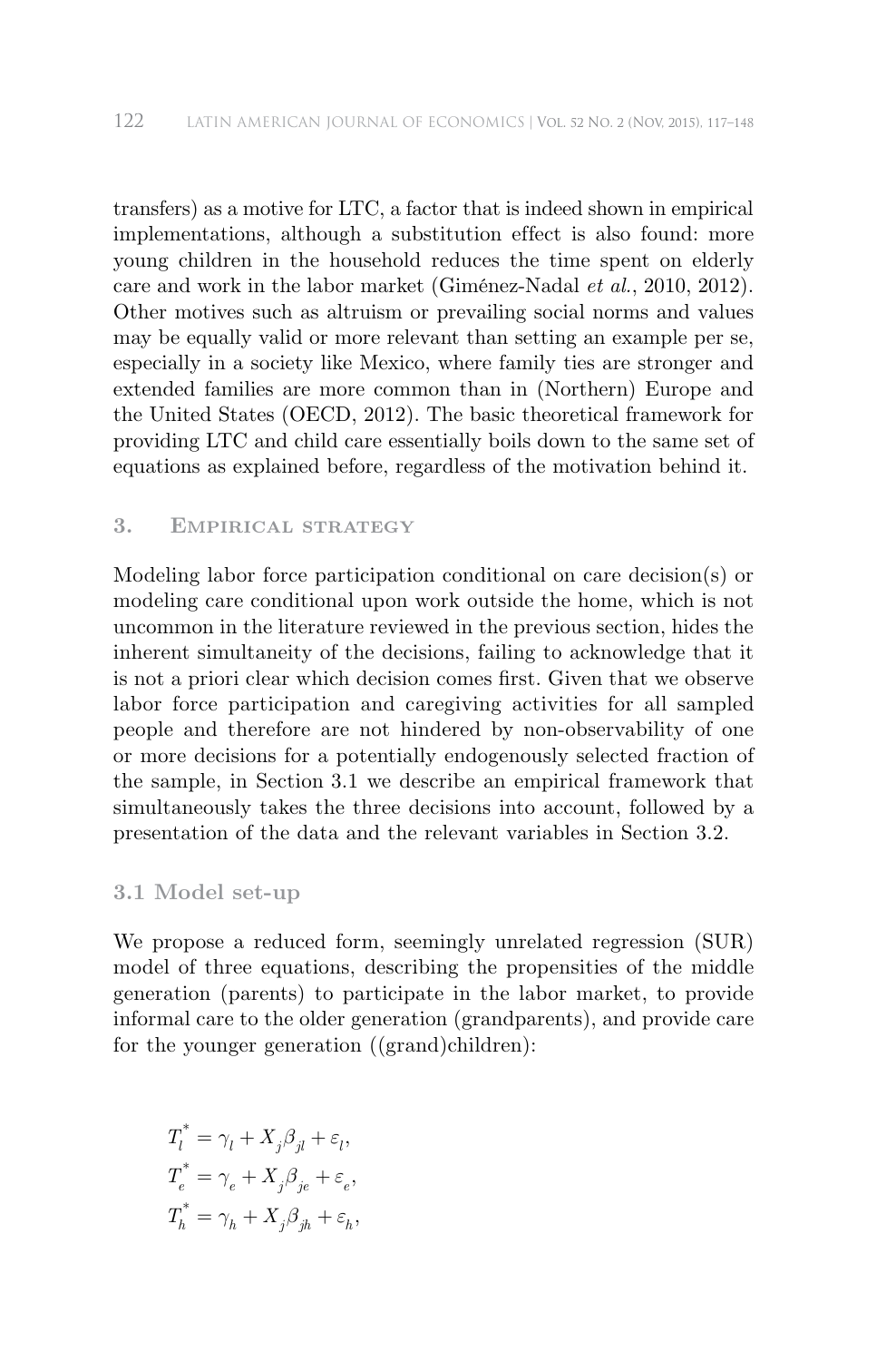where the dependent variables of the three equations are latent variables representing the propensities of work  $(T_l^*)$ , elderly care  $(T_e^*)$ , and care for (grand)children  $(T_h^*)$ . What are observed are the binary indicators of whether or not the respondent works  $(T_l)$ , provides care to her parents  $(T_e)$ , and provides care to her own children or grandchildren  $(T_h)$ , where, for  $i = l$ , *e*, *h*, each  $T_i = 1$  if  $T_i^* > 0$  while  $T_i = 0$  if  $T_i^* \leq 0$ . The three binary decisions yield a trivariate, seemingly unrelated (SUR) probit model. The individual and household characteristics that determine the hours spent on the different activities are encompassed by  $X_j$ . We consider a reduced-form model for the three simultaneous decisions, using right-hand side (explanatory) variables that enter into all three equations while the endogenous variables (in particular, the number of hours) do not appear on the right-hand side. By implication, we limit ourselves to the marginal effects of explanatory variables on the outcomes without accounting for the direct effects of labor force participation on caregiving activities, for example, or the effects in the opposite direction; it is not a priori clear which order would be correct and it is also difficult to test for this. In doing so we follow Giménez-Nadal *et al.* (2007, 2010) and jointly estimate the three equations while allowing for correlations between their error terms.

#### **3.2 Data**

The data used in this paper are from the Mexican Health and Aging Study, or MHAS (*Estudio Nacional sobre Salud y Envejecimiento en México, ENASEM*)1. The MHAS is organized as a panel survey, where the baseline survey (held in 2001) is constructed as a nationally representative sample of about 13 million Mexicans aged 50 and over. The survey contains questions about sociodemographic status (including information on children living outside the household), health status, functional limitations, use of health services and other sources of support, current and previous labor status, sources of income, and assets. Both the heads of the selected households as well as their partners were interviewed, independent of their age, resulting in a total sample size (in 2001) of 15,186 individuals from 9,862 households.

In the analysis we focus on the approximately 6,000 women between 45 and 69 years old in the sample, because this is the age at which

<sup>1.</sup> The data can be accessed at http://www.mhasweb.org/; see Puig *et al.* (2006) and Wong *et al.* (2007) for more information.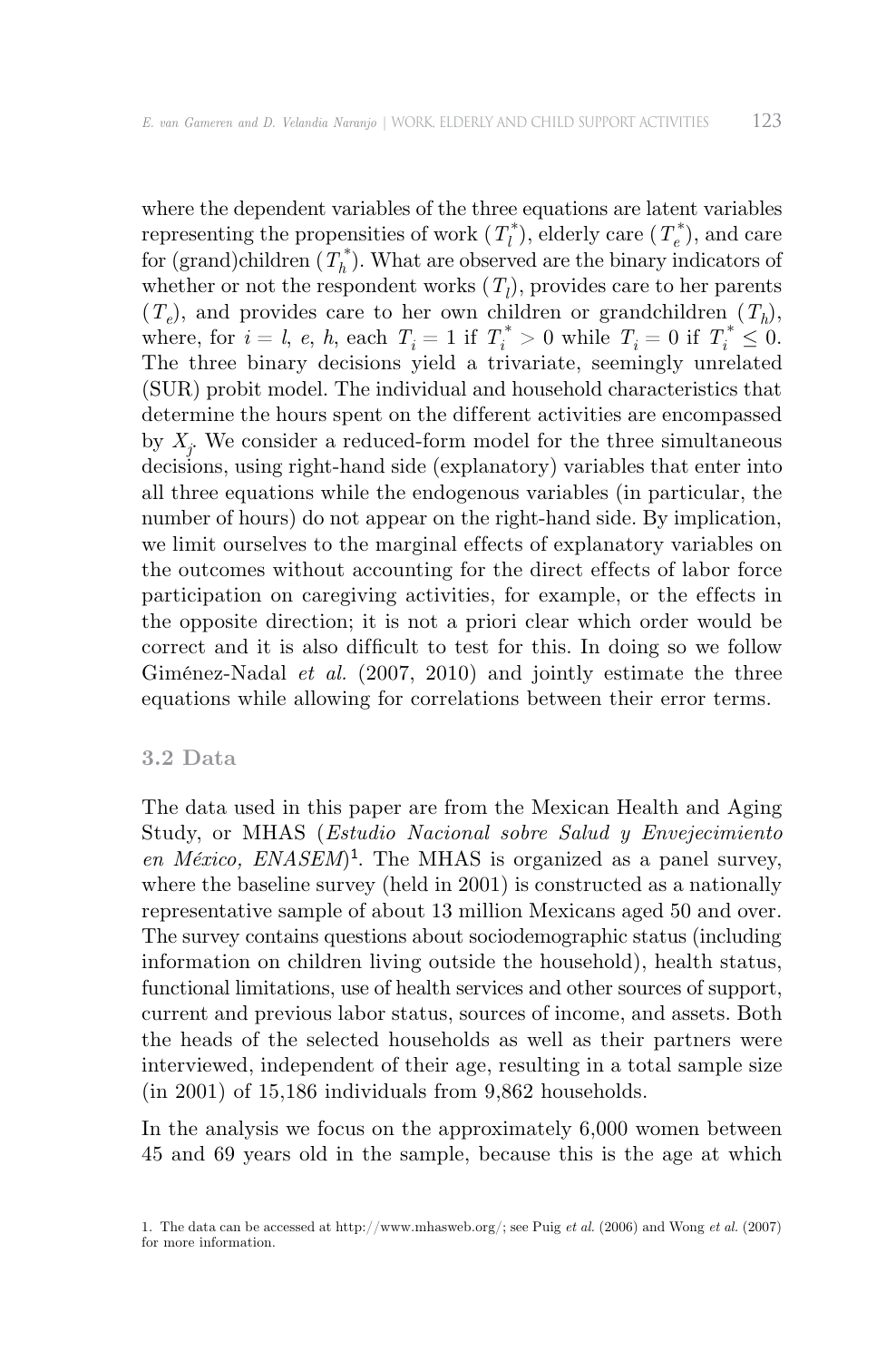it is more likely that the respondent's parents or in-laws are still alive while the (grand)children may still be young enough to require supervision, and where labor force participation is still an issue.<sup>2</sup> Women are usually the most involved in caregiving activities. Unlike Fevang *et al.* (2012), we include respondents whose parents live in the same household and use dummy variables to capture the possible direct effect of this cohabitation condition on caregiving and labor decisions.

Note that we do not use a sample of only those people who still have at least one parent alive or have children or grandchildren. By presenting unconditional estimations we make it possible to perform simulations that consider the higher survival rates of elderly parents and the lower fertility rates of younger generations. Estimations with samples conditional upon having living parents suggest that our construction adequately captures the relevant effects of other variables; only minor changes are encountered.

#### *Dependent variables*

Information on labor status is derived from questions regarding business ownership and salaried jobs. Those who respond positively to the question, "During the last year, did you have a principal [secondary] job?" are considered participants in the labor force, and in addition we consider the respondent a participant if they provide an affirmative answer to the question, "Do you (and/or spouse) own a business or farm?" and if he or she is identified as the (co-)owner through the follow-up question "Who owns this business?" Combining salaried workers and business/farm activities results in a (annualized) labor market participation rate of 45.2% of the women aged 45-69.<sup>3</sup>

Information regarding elderly care activities is derived from the survey question, "In the last 2 years, did you (or your spouse) help your parents with basic personal activities such as dressing, eating or bathing because

<sup>2.</sup> The survey sample includes people aged 50 and over, but partners of the sampled respondents were also interviewed. Given that many men had younger wives, we have a large number of women aged 45-49 who we decided to include in our analysis, even though they may not be fully representative of the entire population in this age group. Performing the analysis without them results in only minor differences.

<sup>3.</sup> In an earlier version we used a survey question on labor activities that referred to the week prior to the interview, where "Worked" and "Did not work but had a job" were considered participation. Using that measure, only 27.3% of the women worked; this number compares well to other sources (Juarez, 2010; Murrugarra, 2011). We prefer the definition used in the current version because the time periods for the care indicators and labor are more comparable; the data do not provide information regarding care activities in shorter periods.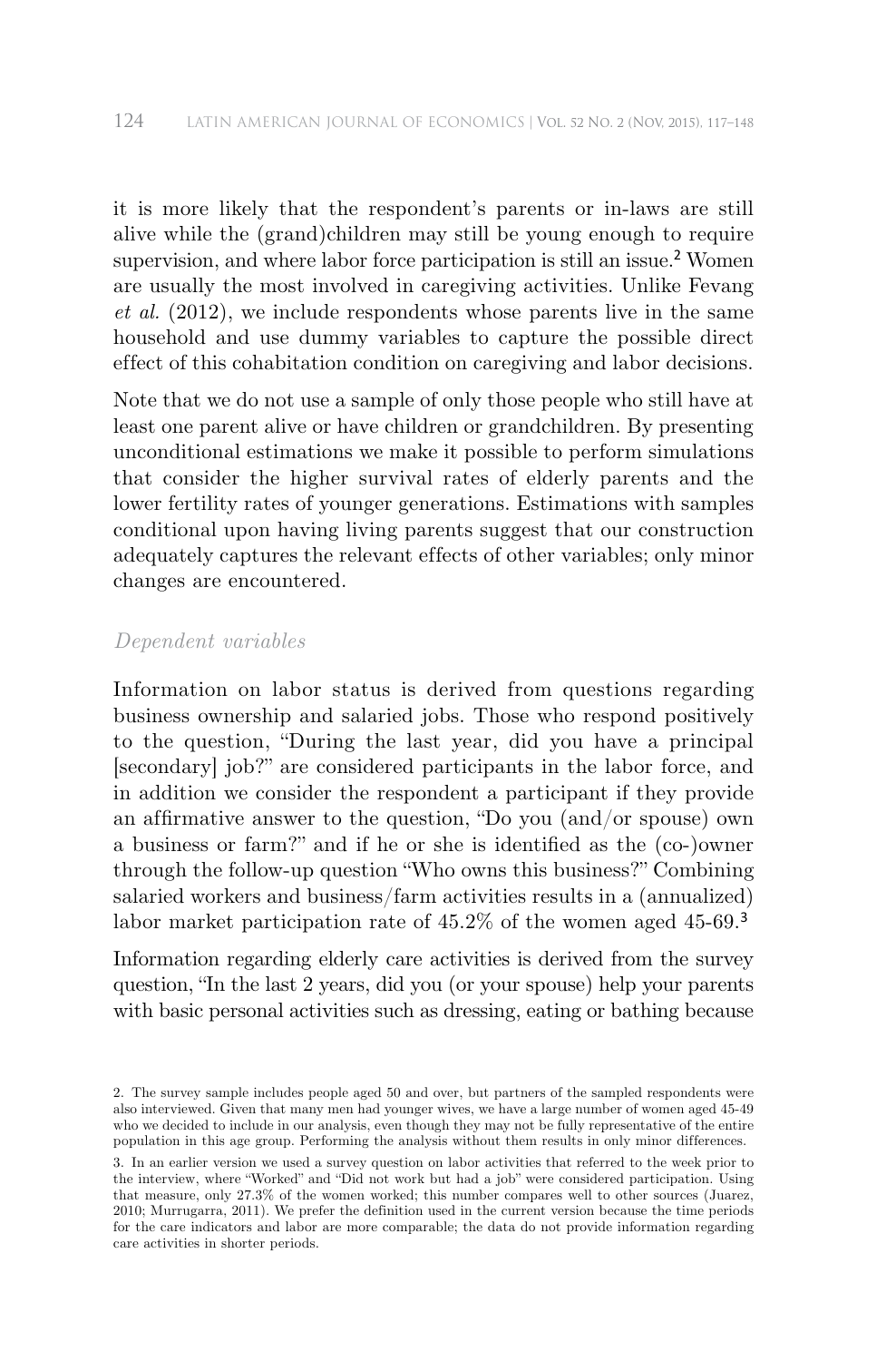of a health problem? Exclude help with household chores, errands, and transportation", and specifically from responses to the subsequent question, "Was this help for at least 1 hour a week, or about 100 hours in the last 2 years?" asked only if the respondent gave a positive reply to the previous question. Both questions are asked only if at least one of the respondent's parents is alive. The formulation of the question does not allow for precise identification of the caregiver. Given that the questions are asked of both the sampled respondent as well as their spouse, we decided to combine the information into a variable that indicates that care is given to either the respondent's parent(s) and/or to the parent(s)-in-law. Furthermore, we assume that if care is given, the female spouse is involved in that care. Research in a variety of countries shows that women carry more of the responsibilities of informal long-term care (Hammer and Neal, 2008; Spillman and Pezzin, 2000; Lilly *et al.*, 2007, Giménez-Nadal *et al.*, 2010), suggesting that our assumption is not very restrictive.

Information on nonfinancial support provided to children and grandchildren is obtained through the survey question "In the last two years, have you (or your spouse) spent at least one hour a week helping your children/their spouses/your grandchildren (or those of your spouse)?" An affirmative response results in a positive value for our indicator for child support activities by the respondent. In contrast with the literature that generally focuses purely on child care provided to young children (aged 0-4 or 0-12), the MHAS survey asks for time spent helping (grand) children without specifying the activities. Hence, it may refer both to general household chores as well as to child care itself.

Table 1 shows the number of observations available for the analysis and the number of working and caregiving women in our sample. Provision of support activities for children or grandchildren is much more common than elderly care–47.9% and 7.8%, respectively–which is not surprising given that the number of children and grandchildren of each respondent is potentially large while there is a natural limit on the number of (living) parents. Among working women caregiving for the elderly is slightly more likely than among nonworking women (8.6 vs. 7.0%) but slightly lower when we look at child support activities (47.2 vs. 48.6%). As a first impression, the respondent's support for children seems to be in conflict with labor force participation, while work and elderly care do not seem to affect each other. Of those who provide support to the elderly,  $56.2\%$ also provide support to children. Obviously, the same "care combiners" as a fraction of the child supporters is much lower, 9.1%. Child support activities among those who do not care for the elderly, as well as elderly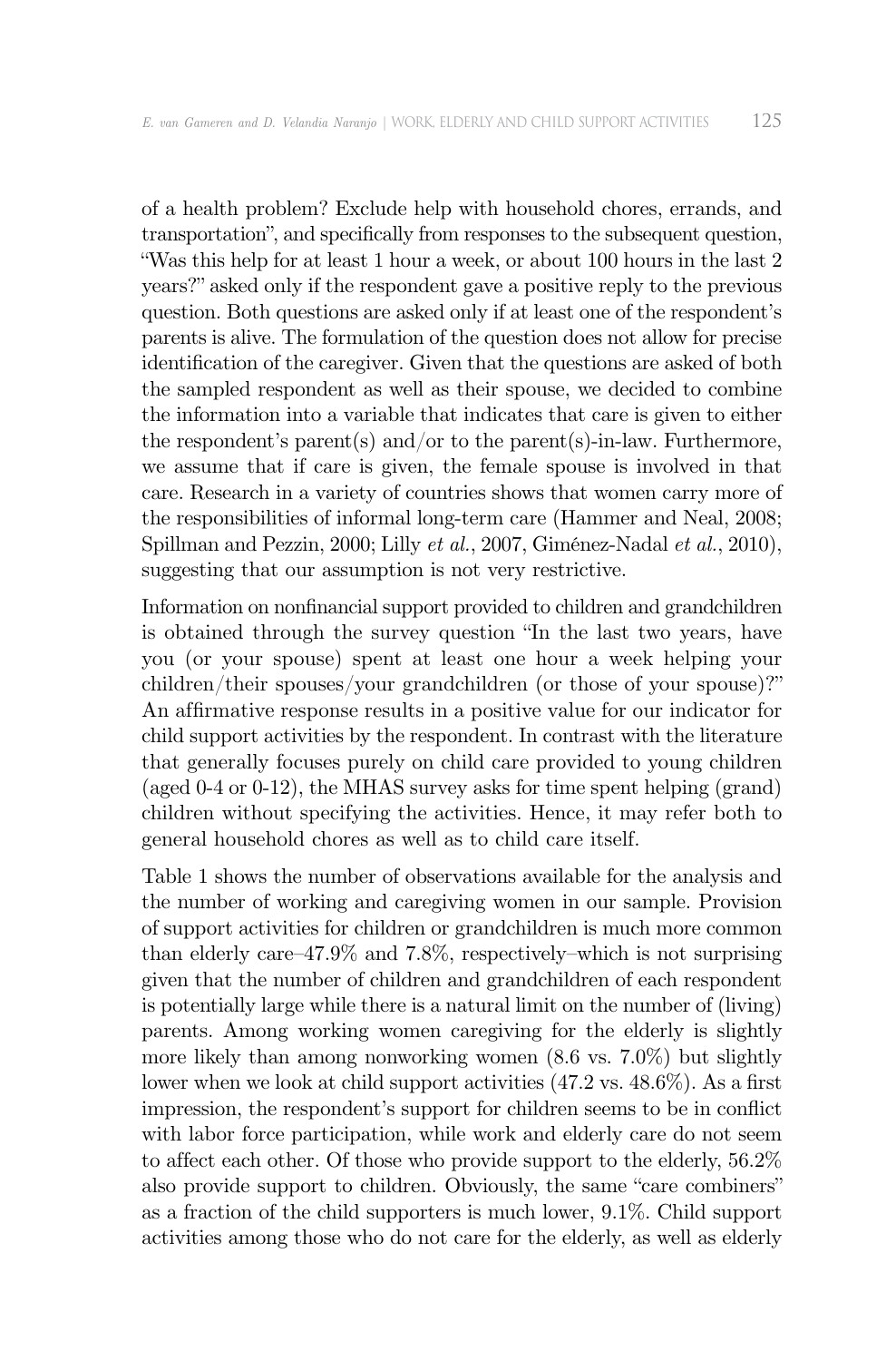|                                                              |                |             | Working and non-financial assistance for children |                        |         |       |                |       |       |
|--------------------------------------------------------------|----------------|-------------|---------------------------------------------------|------------------------|---------|-------|----------------|-------|-------|
| Care for parents                                             |                | Not working |                                                   |                        | Working |       |                | Total |       |
|                                                              | N <sub>o</sub> | Yes         | Total                                             | $\mathbf{N}\mathbf{o}$ | Yes     | Total | N <sub>o</sub> | Yes   | Total |
| N <sub>0</sub>                                               |                |             | 93.0                                              |                        |         | 91.4  |                |       | 92.2  |
| $Row-%$                                                      | 52.0           | 48.0        | 100                                               | 53.8                   | 46.2    | 100   | 52.8           | 47.2  | 100   |
| $Column-%$                                                   | 93.9           | 92.0        |                                                   | 92.9                   | 89.6    |       | 93.5           | 90.9  |       |
|                                                              |                |             |                                                   |                        |         |       |                |       |       |
| Yes                                                          |                |             | 7.0                                               |                        |         | 8.6   |                |       | 7.8   |
| $Row-%$                                                      | 44.4           | 55.6        | 100                                               | 43.2                   | 56.8    | 100   | 43.8           | 56.2  | 100   |
| $Column-%$                                                   | 6.1            | 8.0         |                                                   | 7.1                    | 10.4    |       | 6.5            | 9.1   |       |
|                                                              |                |             |                                                   |                        |         |       |                |       |       |
| Total                                                        | 51.4           | 48.6        | 100                                               | 52.8                   | 47.2    | 100   | 52.1           | 47.9  | 100   |
| Observations                                                 |                |             | 3,308                                             |                        |         | 2,729 |                |       | 6,037 |
|                                                              |                |             | 54.8                                              |                        |         | 45.2  |                |       | 100   |
| Source: Authors' calculations based on the MHAS 2001 survey. |                |             |                                                   |                        |         |       |                |       |       |

**Table 1. Dependent variables: employment, LTC, and child care** *(Percent)*

care among those who do not provide nonfinancial support to children is slightly lower–47.2% and 6.5% respectively–indicating that caregiving activities may complement each other.

# *Explanatory variables*

As explanatory variables for the three decisions, we include a set of variables that describe the health and living situation of the respondents' parents, another set that accounts for the presence of children and grandchildren, a block that represents the respondent's labor history, as well as demographic and socioeconomic characteristics. All variables are included in all three equations, as is common in a reduced-form framework, although obviously we should expect that the information regarding parents and (grand)children has the greatest effect on support provided to the elderly and children, respectively; cross-effects are captured through inclusion of the determinants in all equations and through the correlations between them.

With regard to the elder generation, we include information on the parents and in-laws. Both the respondent and the spouse are asked whether the father and the mother are still alive, and if so, whether they are in need of help (using the survey question "Due to a health problem,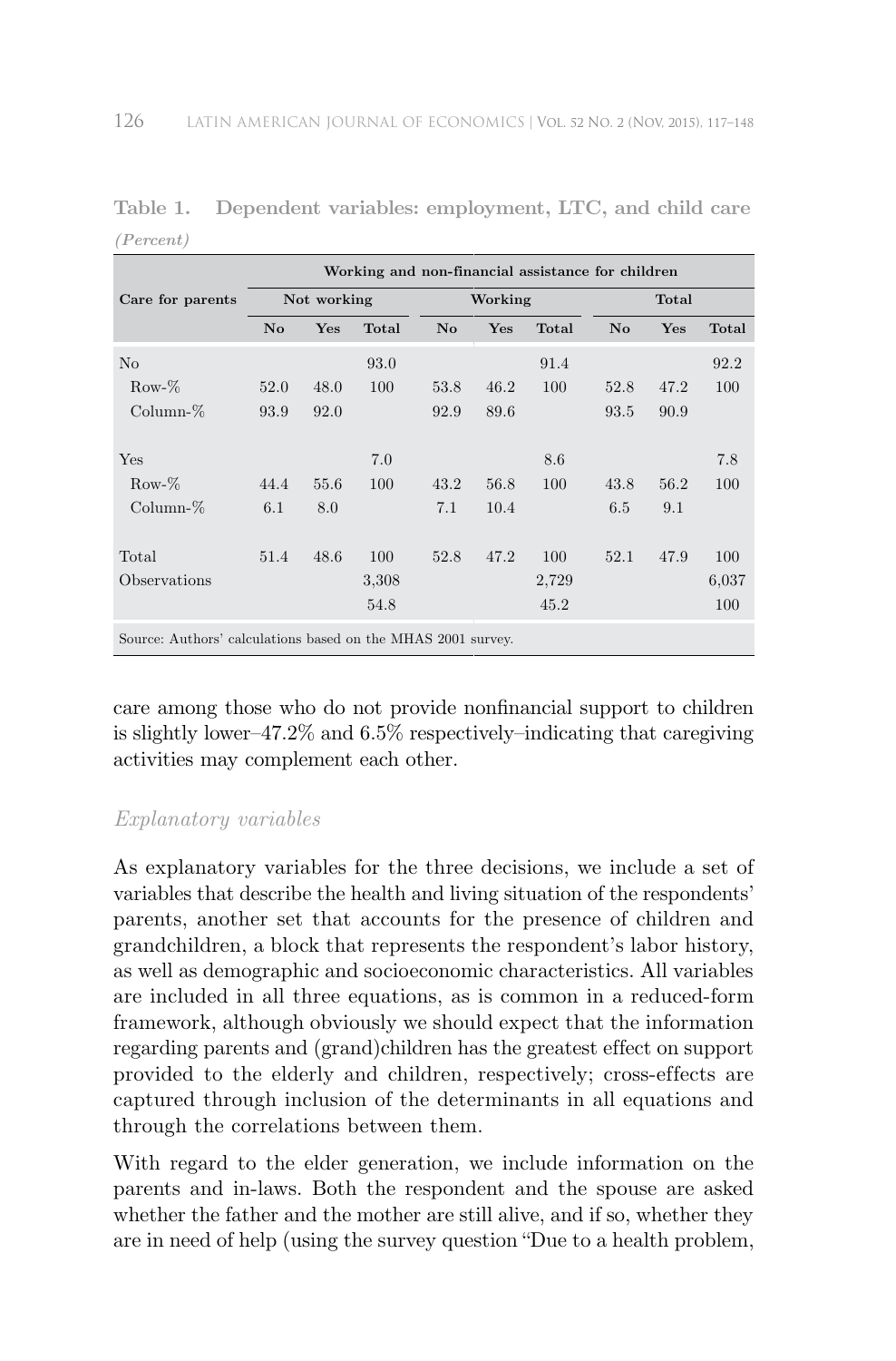does your mother [father] need any help with basic personal needs like dressing, eating or bathing?") and whether they can be left alone (based on the survey question "Can your mother [father] be left alone for an hour or more?"; this is recoded such that our variable indicates a more severe problem, i.e., that the parent cannot be left alone). The information is combined into variables that count the number of parents and in-laws that match the respective conditions. The respondents have on average 0.79 living parents or in-laws (Table 2; not shown is that 50% of the respondents have at least one living parent or in-law). The majority of them are in such good health that no help is needed; the average respondent has 0.179 parents/in-laws in need of care, while on average they have 0.099 parents/in-laws who cannot be left alone. For 84.4% of all respondents there are no parents/in-laws who need help, and 91.3% of the respondents have no parents/in-laws who cannot be left alone. Furthermore, we include counts of the number of parents/ in-laws living with the respondent (on average, 0.039) and the number of parents/in-laws living alone or with their spouse (on average, 0.294); the reference category is formed by parents living with other children or relatives for at least part of the year.<sup>4</sup>

|                                         | Mean  | Std.dev. | Min.           | Max.           |
|-----------------------------------------|-------|----------|----------------|----------------|
| Parents                                 |       |          |                |                |
| $\#parents/inlaws$ alive                | 0.787 | 0.963    | $\Omega$       | $\overline{4}$ |
| $\#parents/inlaws$ who need help        | 0.179 | 0.445    | $\Omega$       | $\overline{4}$ |
| $\#parents/inlaws cannot be alone$      | 0.099 | 0.335    | $\Omega$       | 3              |
| $\#par$ ./inlaws living with respondent | 0.039 | 0.210    | $\Omega$       | $\overline{2}$ |
| $\#par$ /inlaws living alone/spouse     | 0.294 | 0.676    | $\overline{0}$ | $\overline{4}$ |
| (grand)children                         |       |          |                |                |
| $#nonresident$ grandchildren            | 7.899 | 8.640    | $\Omega$       | 67             |
| nonresident grandchildren under 18      | 0.760 | 0.427    | $\Omega$       | 1              |
| $\#(\text{great})$ grandchild in hh     | 0.619 | 1.196    | $\Omega$       | 13             |
| $\#hh$ -members aged 0-4 years          | 0.225 | 0.554    | $\Omega$       | $\overline{5}$ |
| $\#hh$ -members aged 5-11 years         | 0.330 | 0.719    | $\Omega$       | 8              |
| $\#hh$ -members aged 12-17 years        | 0.396 | 0.721    | $\Omega$       | 5              |

**Table 2. Explanatory variables**

4. Inclusion of information about the age and education level of elderly parents does not add much explanatory power.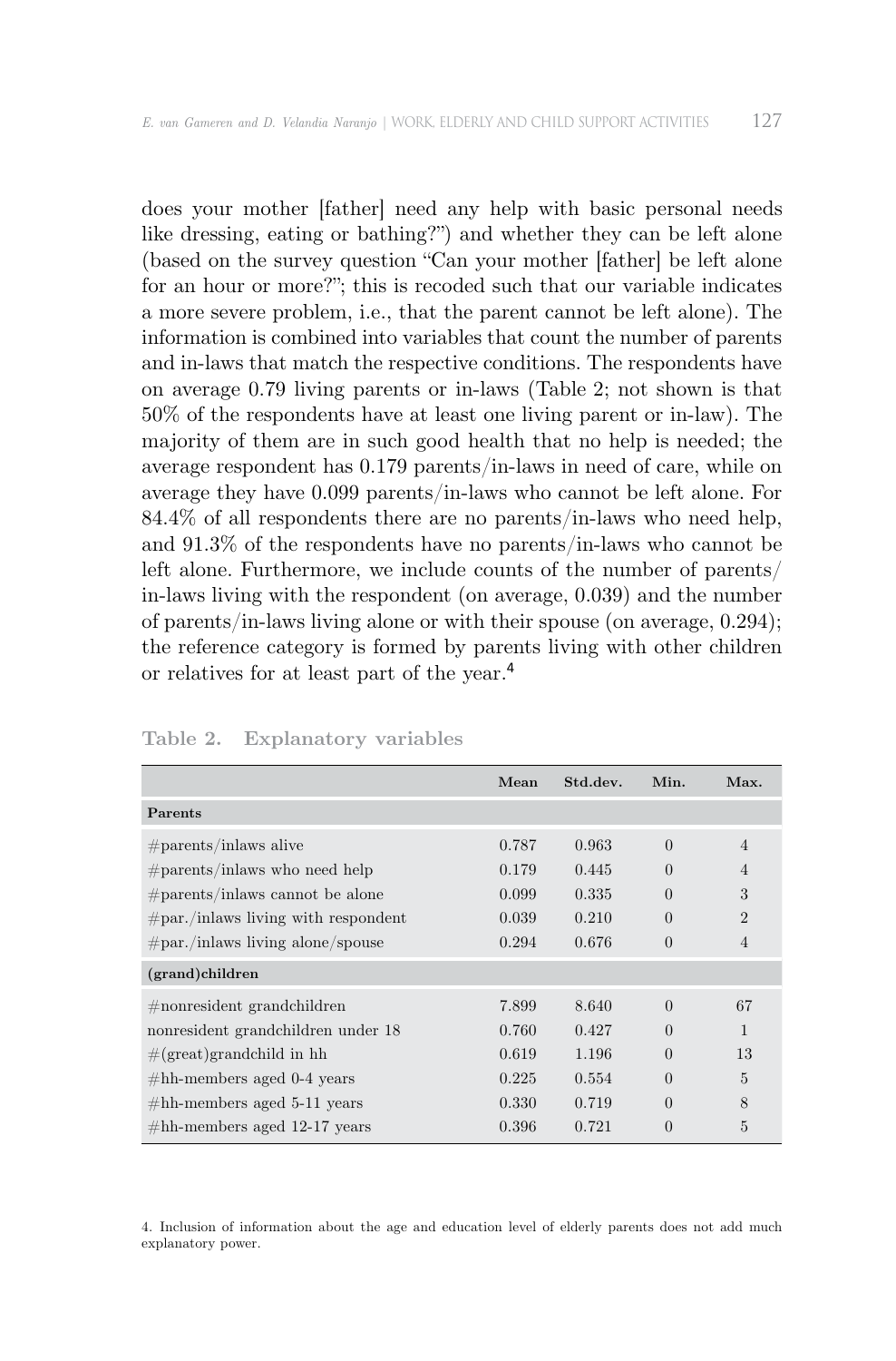|                                                              | Mean   | Std.dev. | Min.     | Max.           |
|--------------------------------------------------------------|--------|----------|----------|----------------|
| Sociodemographic background                                  |        |          |          |                |
| married/living together                                      | 0.690  | 0.462    | $\Omega$ | $\mathbf{1}$   |
| $\#$ siblings alive                                          | 5.100  | 2.958    | $\Omega$ | 21             |
| age                                                          | 56.521 | 6.335    | 45       | 69             |
| educ.: none (ref.cat.)                                       | 0.221  | 0.415    | $\theta$ | $\mathbf{1}$   |
| educ.: primary                                               | 0.544  | 0.498    | $\Omega$ | $\mathbf{1}$   |
| educ.: secondary                                             | 0.065  | 0.247    | $\Omega$ | 1              |
| educ.: technical/commercial                                  | 0.095  | 0.293    | $\Omega$ | $\mathbf{1}$   |
| educ.: preparatory or higher                                 | 0.075  | 0.263    | $\Omega$ | $\mathbf{1}$   |
| speaks indigenous language                                   | 0.068  | 0.252    | $\Omega$ | $\mathbf{1}$   |
| locality size: over 100000 inhab. (ref.cat.)                 | 0.615  | 0.487    | $\Omega$ | $\theta$       |
| locality size: 15000-100000 inhab.                           | 0.149  | 0.356    | $\Omega$ | 1              |
| locality size: 2500-15000 inhab.                             | 0.086  | 0.281    | $\Omega$ | $\mathbf{1}$   |
| locality size: less than 2500 inhab.                         | 0.150  | 0.357    | $\theta$ | $\mathbf{1}$   |
| Socioeconomic background                                     |        |          |          |                |
| non-business assets (*\$1mln)                                | 0.330  | 0.584    | $-0.595$ | 13.67426       |
| hh nonlabor income $(*\$1000)$                               | 3.775  | 97.660   | $-500$   | 7500           |
| spousal labor income $(*\$1000)$                             | 2.421  | 34.065   | $-500$   | 2292.222       |
| access to medical services                                   | 0.641  | 0.480    | $\Omega$ | $\mathbf{1}$   |
| made pension deposits, 1-10 years                            | 0.045  | 0.208    | $\Omega$ | $\mathbf{1}$   |
| made pension deposits, 10-25 years                           | 0.056  | 0.231    | $\Omega$ | $\mathbf{1}$   |
| made pension deposits, $>25$ years                           | 0.049  | 0.216    | $\theta$ | 1              |
| <b>Health</b> status                                         |        |          |          |                |
| self-assessed health (0-4)                                   | 1.260  | 0.808    | $\Omega$ | $\overline{4}$ |
| $\#$ problems with ADL (0-6)                                 | 0.177  | 0.700    | $\Omega$ | 6              |
| $\#$ problems with IADL (0-4)                                | 0.089  | 0.426    | $\theta$ | $\overline{4}$ |
| suffers a chronic disease                                    | 0.616  | 0.487    | $\Omega$ | $\mathbf{1}$   |
| poor mental health status                                    | 0.127  | 0.333    | $\theta$ | 1              |
| Source: Authors' calculations based on the MHAS 2001 survey. |        |          |          |                |

Regarding the younger generations, we include the number of (great-) grandchildren who are living in the same household as the respondent, as well as specific indicators for the number of household members under age 5, between 5 and 11, and between 12 and 17. Because children or grandchildren who do not live in the same household as the respondent may live near enough to receive support and attention, we also include indicators of the number of grandchildren of the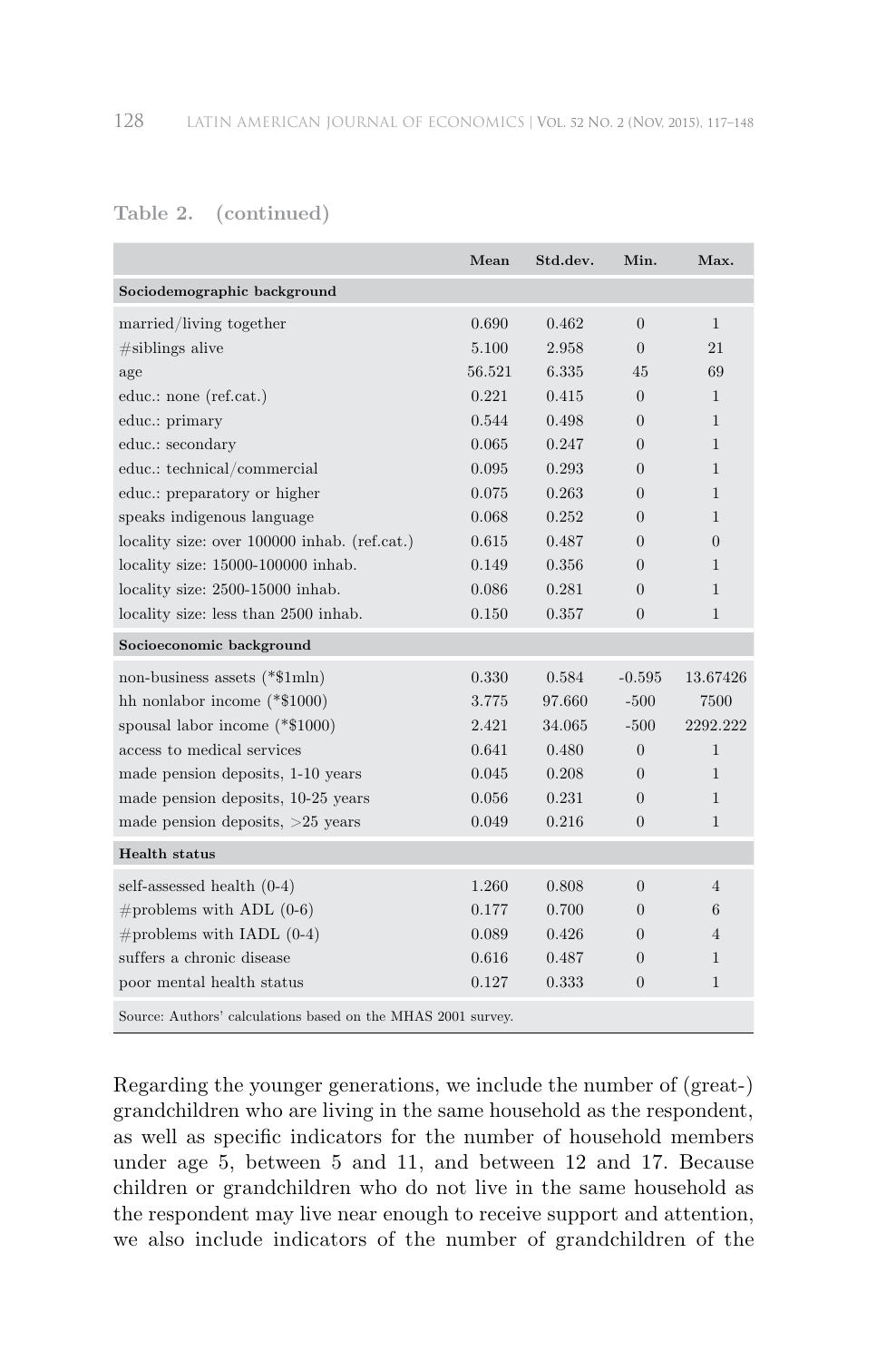respondent's nonresident children, as well as an indicator of whether some of them are less than 18 years old.<sup>5</sup> The respondents have, on average, 7.9 nonresident grandchildren, and 76% of the respondents have nonresident grandchildren aged under 18 (Table 2). The total number of household members aged 0 to 17 is much lower–less than 1–but given the proximity they could influence the decision-making process.

There may be some concern about the exogeneity of the explanatory variables, in particular with regard to the fertility decision reflected in the number of grandchildren–potential parents who know that grandparents will help may be more likely to become parents–and the parental living situation, as the decision to live in the same household may be driven by the elderly parent's or the household's care needs. We argue that fertility decisions are not strongly affected by the availability of grandparents; contraceptives and other birth control measures are less widespread than in many other Western countries, the average age at which mothers have their first child is lower, and the number of children per mother is higher (OECD, 2012). Regarding the living arrangements of the elderly, the proportion of elderly living in multigenerational households is much higher than in the U.S. and Europe (OECD, 2012); Aranibar (2001) reports that around 80% of the elderly live in multigenerational households. Traditions, preferences, and considerations of space and available resources of both the elderly as well as the respondent and her siblings are expected to be much more important than care needs alone; furthermore, there is a tendency not only for the elderly to move in with their adult children but also for adult children to continue living with their parents. Hence, although we acknowledge that endogeneity cannot be ruled out completely, we consider that care opportunities play a minor role in those decisions.

Information about pension fund contributions accounts for the connection with the labor market. On the one hand, past contributions imply a history of formal employment (since most pension contributions are provided through the social security system, which requires contributions based on formal employment), while on the other hand prolonged periods of contributions create the opportunity to retire from the labor market with a pension and spend more time on care activities. Table 2 shows that 4.5% of the respondents have fewer than 10 years of contributions; this is generally an insufficient amount of time to claim a pension. About  $5.6\%$ 

<sup>5.</sup> The survey provides information on the number of grandchildren but not how many of them are younger than 18.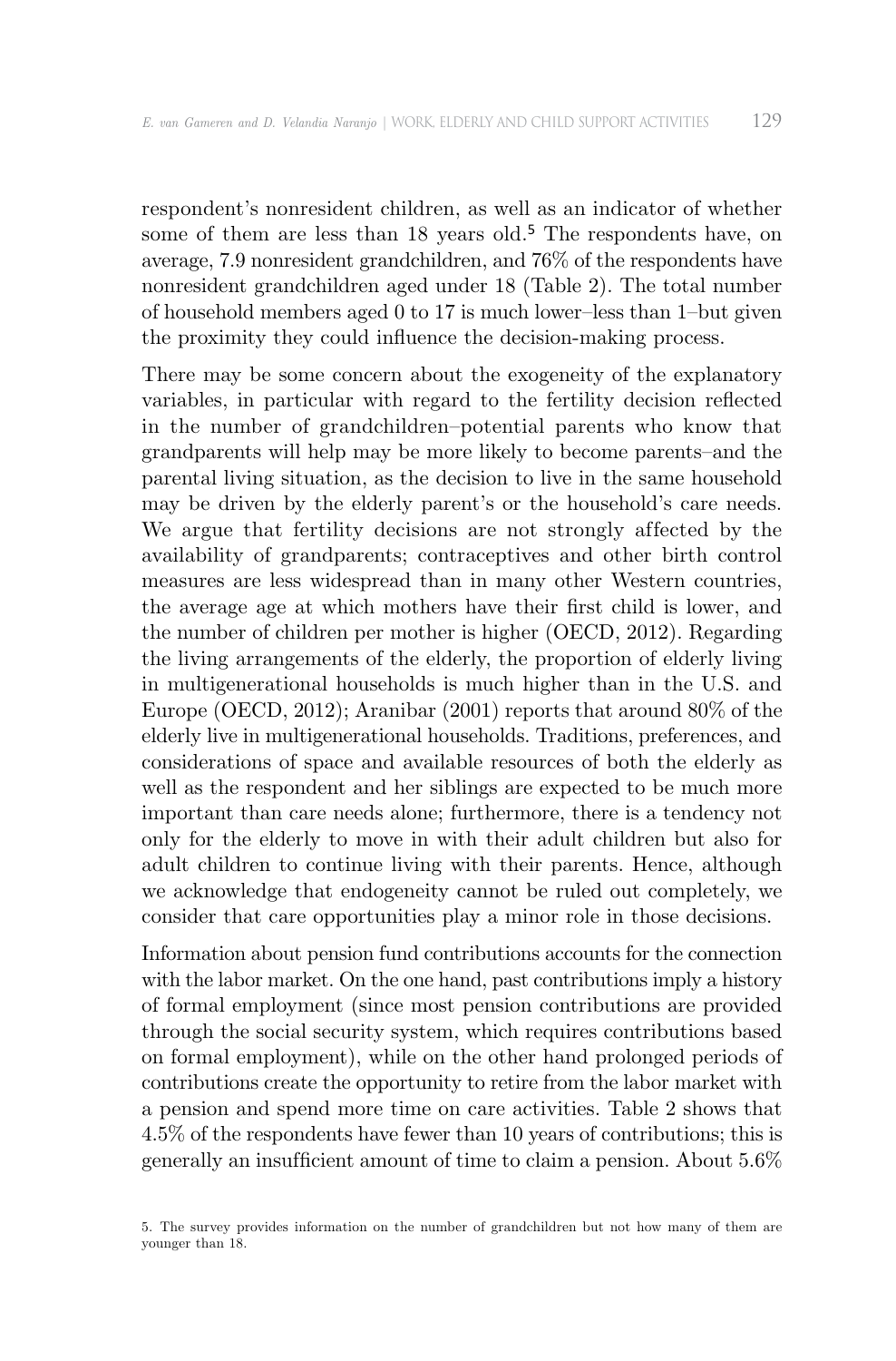report between 10 and 25 years of contributions, which qualifies them for a partial pension. With more than 25 years of contributions (4.9% of the respondents), retirement with the maximum pension is possible. Thus, the majority of respondents do not report any pension contributions, indicating the absence of a labor history in the formal sector. Access to health care services provided by the social security system can also be obtained through the formal employment of the spouse or other family members. Table 2 shows that 64.1% report access to these health care services, which implies, given the much lower (formal) employment rates in our sample, that the majority obtains access through derived rights. Social security institutes also provide child care services; hence, although access rights and actual opportunities differ, the same variable tells us something about the availability of formal child care.

We include sociodemographic variables such as age (56.5 years on average), and whether the respondent is married or living in a consensual union  $(69\%)$ . The respondents have on average 5.1 living siblings. About  $22.1\%$ of the respondents have no or incomplete primary education, while 54.4% report (completed) primary education as their highest level. Secondary education (generally attended from ages 12 to 15) is the maximum for 6.5% of the respondents, while 9.5% report having finished professional or technical schooling and 7.5% finished high school (*preparatoria*) or higher education (university).<sup>6</sup> Moreover, 6.8% say that they are able to speak an indigenous language. The majority lives in cities with 100,000 or more inhabitants (61.5%, reference category), and only 15% live in towns with fewer than 2,500 inhabitants.

We include five indicators of respondents' health status.<sup>7</sup> A general, subjective indicator is self-assessed health, measured on a five-point scale (poor, fair, good, very good, or excellent health). Another variable indicates whether the respondent suffers from a chronic disease (hypertension, diabetes, cancer, respiratory illness, heart disease, stroke, or arthritis), while we also include a dummy variable that indicates a serious mental health problem. Furthermore, we include two indicators

<sup>6.</sup> Construction of potential wages would have allowed the estimation of wage elasticities, as is common in the empirical child care literature (see, for example, Connelly and Kimmel, 2003; Michalopoulos and Robins, 2002; Connelly, 1992; Borra, 2010). We prefer to include age, education, and labor history in the main model, allowing them to have direct effects on the decisions, instead of including them only in the wage equation and assuming that their effects run exclusively through potential wages.

<sup>7.</sup> van Gameren (2008, 2010) presents evidence for Mexico that health is not endogenous to the explanation of labor force participation. There is little evidence in the literature that health is affected by elderly care activities, the strongest ef fect being a (negative) one on mental health (Coe and Van Houtven, 2009; Schmitz and Stroka 2013).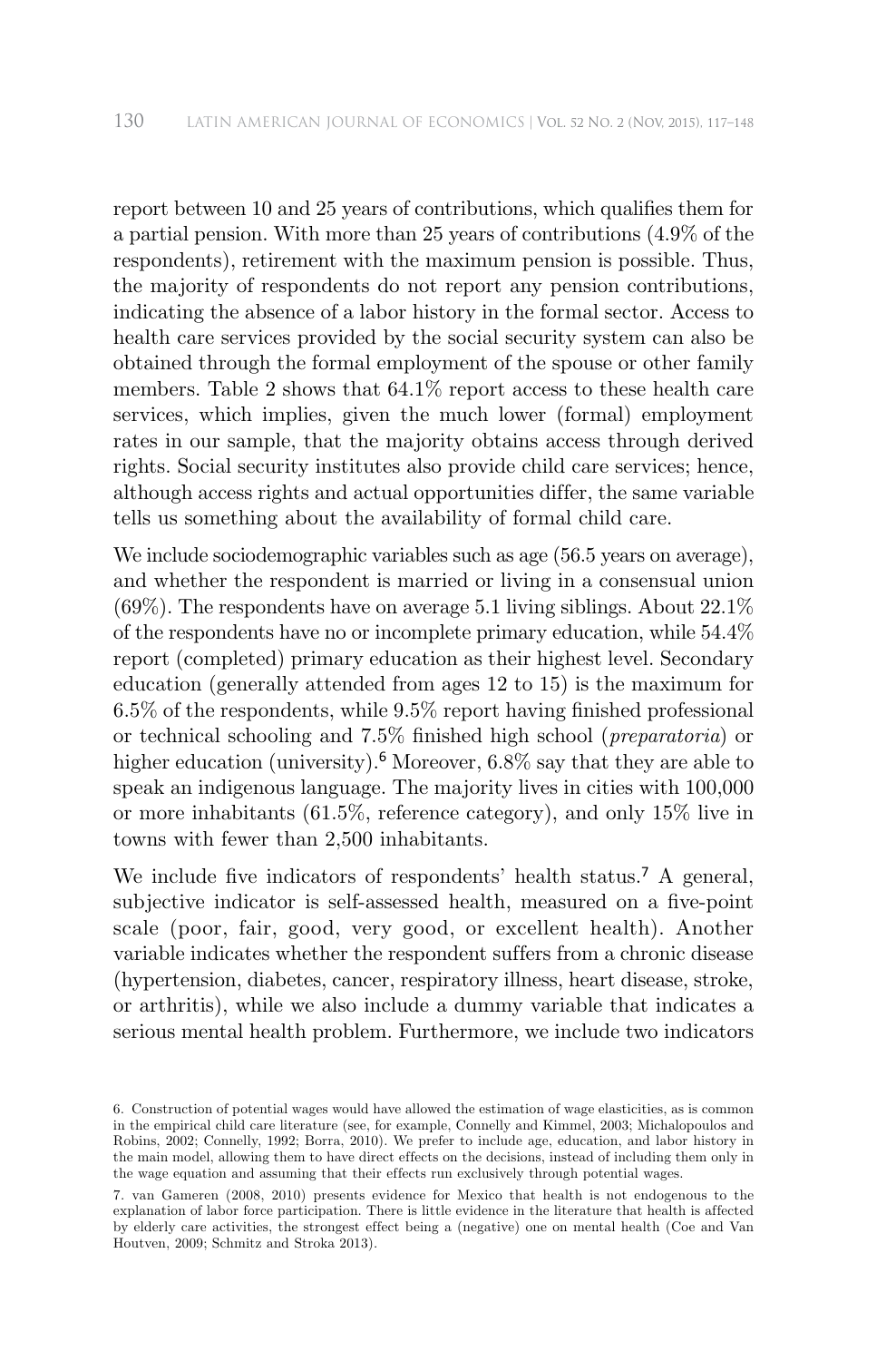that report the respondent's limitations in regard to activities of daily living (ADL, applying a measure based upon the Katz Index (Katz *et al.*, 1970; Shelkey and Wallace, 2012) that counts the number of activities a respondent reports problems with: dressing, walking across a room, bathing/showering, eating, getting into or out of bed, and using the toilet) and instrumental activities of daily living (IADL, which reflects the number of problems with preparing hot meals, shopping, taking medication, and managing money). Table 2 shows the average number of ADL and IADL problems; what is not shown is that 91.0% of the respondents do not report any ADL problems and 94.5% do not have IADL limitations.

Possession of non-business assets (total net value of real estate, investments, savings, stocks, shares and bonds, and private means of transport) says something about the resources available for obtaining private care services and the respondent's need to participate in the labor force. Spousal labor income does the same, and here perhaps a larger effect on participation could be expected because if a spouse is working it implies that he is not available for household chores.8 The respondents report average assets equal to 329,632 Mexican pesos, but the spread is huge, ranging from debts of 600,000 pesos to properties with a total value of 13.7 million pesos. The average spousal monthly labor income (from salaries, bonuses, and business and farm activities including self-employment) is about 2,421 Mexican pesos (about two times the formal minimum income), but also here the range is wide, from large negative incomes up to huge positive incomes. The latter also holds for the average non-labor income of 3,775 pesos, income that includes retirement and other pensions, transfers from government programs as well as children (remittances), and income from property or assets.

#### **4. Results**

The first column of Table 3 shows that the driving force behind the decision to provide care to parents is the situation in which the parents encounter themselves: having one or more parents or in-laws alive is (obviously) a relevant factor (first line), and the subsequent lines

<sup>8.</sup> Note that we ignore the spouse's labor force participation and caregiving decision. We consider this a minor issue, given that the majority of men aged 50-65 work (van Gameren, 2008). In this we follow the (child) care literature, which generally considers the husband's labor decision exogenous. The earnings capacity of other household members is not included in the analysis; in a preliminary version we included the (log of the) total household consumption, but this did not add explanatory power.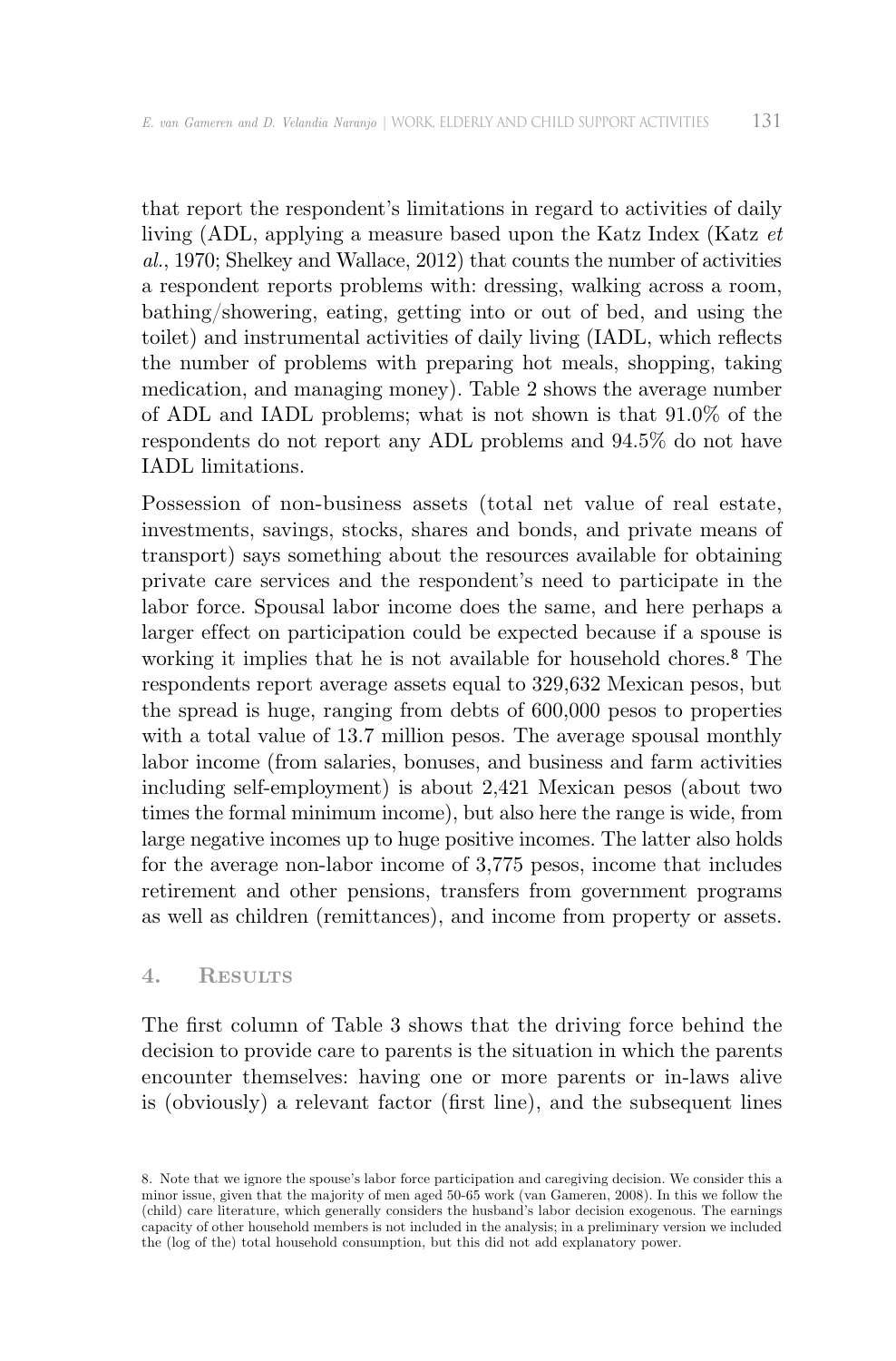indicate that the health status of the parents is of utmost importance. Parents who need help or who cannot be left alone receive support much more often than parents for whom no health problems are reported. Moreover, if the parents live in the same household as the respondent, it is much more likely that the women take care of them than when they live with the respondent's siblings (the reference category), while parents who live alone or together with their spouse receive even less support. The international evidence also finds that living arrangements are important; when the caregiver and elderly relatives live together it is more probable that the caregiver will quit her job in order to look after those relatives.

The information about the respondent's children and grandchildren does not tell us anything about the care given to parents, but the respondent's socioeconomic situation has some relevance. The household's non-labor income has a positive (though decreasing) effect on women's elderly care activities. Only those who have made contributions to a pension fund for less than 10 years are significantly less likely to provide care, in comparison with those who never contributed (the reference category) and with those who contributed longer. A longer period of contributions implies that some pension can already be claimed, while those with fewer than 10 years of contributions still have a chance to qualify for a pension if they contribute for additional years.

The second column of Table 3 shows the factors that explain the respondent's support activities for her children or grandchildren. As expected, a higher number of young household members increases the probability that children are supported. Children younger than 5 years have the strongest positive effect. For children of primary school age  $(5 \text{ to } 12)$ , the positive effect is half the size of the effect for pre-school aged children, while no significant effect is found for children over 12, given the positive effect of the number of  $(great)$ grandchildren in the household. It is interesting that the number of nonresident grandchildren has no direct ef fect on child support activities, in contrast with the number of (great)grandchildren in the household. However, if the respondent has nonresident grandchildren aged under 18, her child support activities are significantly greater.

Also interesting is that, apart from the relevance of young (grand) children, the presence of elderly relatives in need of care has a positive effect on child support activities. Something similar was found by Giménez-Nadal *et al.* (2010), who conclude that the presence of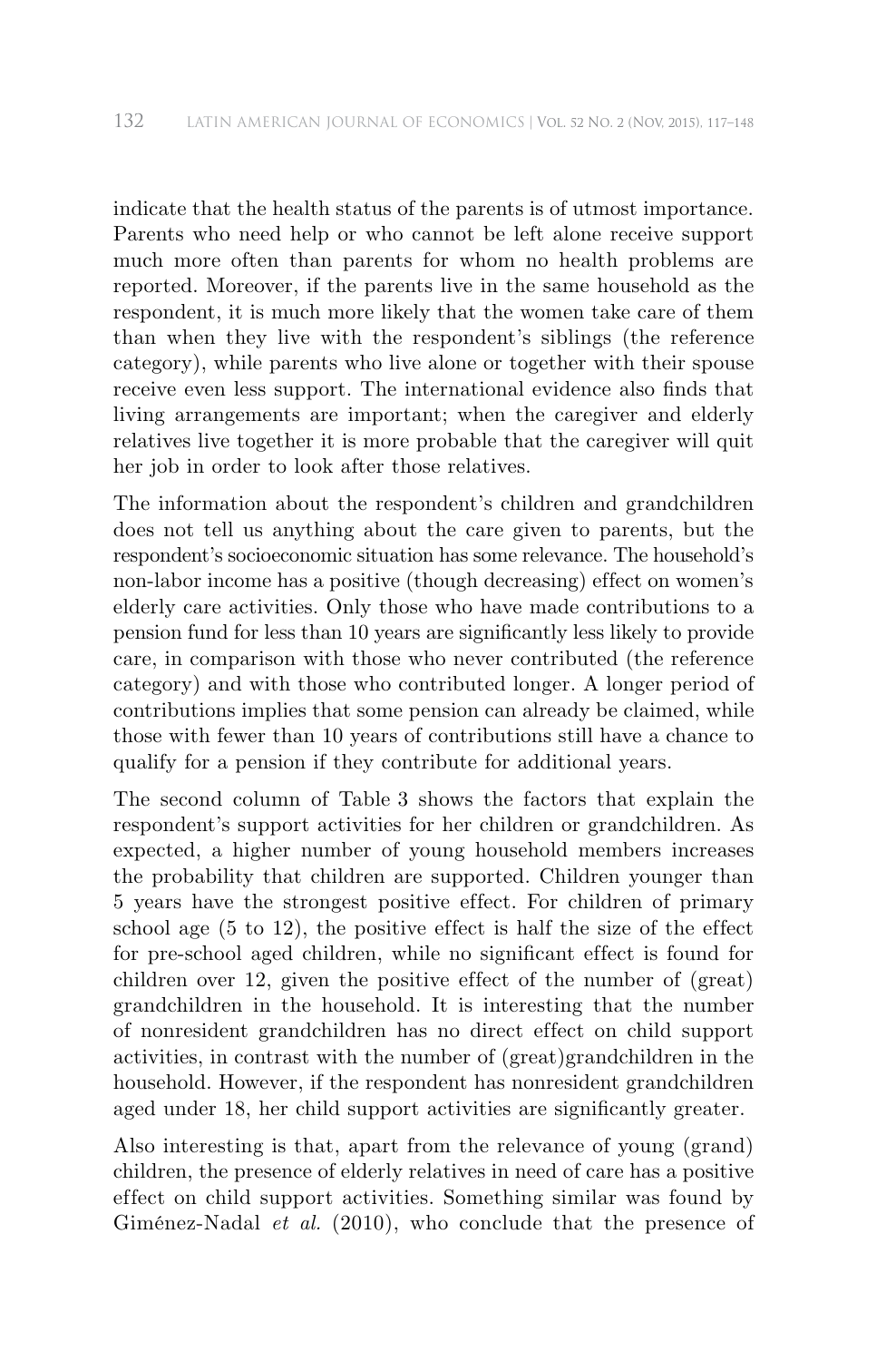|                                                    | $\equiv$     |                        | $\boxed{2}$                   |         | $\overline{\mathcal{E}}$ |                                                              |
|----------------------------------------------------|--------------|------------------------|-------------------------------|---------|--------------------------|--------------------------------------------------------------|
|                                                    | Elderly care |                        | Child support                 |         | Employment               |                                                              |
| Parents                                            |              |                        |                               |         |                          |                                                              |
| #parents/inlaws alive                              | $0.259$ ***  | (0.040)                | 0.017                         | (0.028) | 0.031                    | (0.028)                                                      |
| $\#\text{parents}/\text{inlaws}$ who need help     | $0.901$ ***  | (0.061)                | $0.108**$                     | (0.046) | $0.092**$                | (0.044)                                                      |
| #parents/inlaws cannot be alone                    | $0.254$ ***  | (0.072)                | $0.135**$                     | (0.057) | $-0.087$                 | (0.055)                                                      |
| $\#\text{par./inlaws living with respondent}$      | $0.817$ ***  | (0.093)                | $\ensuremath{\, -0.148 \,}$ * | (0.081) | $0.001\,$                | (0.081)                                                      |
| $\#\text{par}/\text{inlaws}$ living alone/spouse   | $-0.138$ *** | (0.050)                | $-0.043$                      | (0.033) | $-0.044$                 | (0.033)                                                      |
| $(\operatorname{grad})$ children                   |              |                        |                               |         |                          |                                                              |
| $#$ nonresident. grandchildren                     | $-0.006$     | (0.005)                | $-0.001$                      | (0.002) | $-0.001$                 | (0.003)                                                      |
| nonresident grandchildren under 18                 | 0.024        | (0.074)                | $0.515$ ***                   | (0.046) | 0.032                    | $\begin{array}{c} (0.045) \\ (0.028) \\ (0.043) \end{array}$ |
| $\#(\text{great})\text{grandchild}$ in $\text{hh}$ | $-0.050$     | $(0.050)$<br>$(0.079)$ | $0.126$ ***                   | (0.030) | $0.063***$               |                                                              |
| $\#$ hh-members aged 0-4 years                     | $\rm 0.004$  |                        | $0.201$ ***                   | (0.047) | $-0.117$ ***             |                                                              |
| $\#$ hh-members aged 5-11 years                    | $0.018\,$    | (0.060)                | $0.103$ ***                   | (0.037) | $-0.059$ $^{\ast}$       | (0.035)                                                      |
| $\#$ hh-members aged 12-17 years                   | 0.044        | (0.044)                | $-0.025$                      | (0.027) | $-0.038$                 | (0.026)                                                      |
| Sociodemographic background                        |              |                        |                               |         |                          |                                                              |
| married/living together                            | $-0.156$ **  | (0.073)                | $-0.004$                      | (0.040) | $0.002$                  | (0.040)                                                      |
| #siblings alive                                    | $0.022$ **   | (0.010)                | $0.010$ $^{\ast}$             | (0.006) | $0.004\,$                | $(0.006)$<br>$(0.049)$                                       |
| age                                                | $0.222**$    | (0.090)                | $0.094$ *                     | (0.049) | $-0.062$                 |                                                              |
| age squared (*100)                                 | $-0.208$ *** | (0.079)                | $-0.094$ **                   | (0.042) | 0.019                    | (0.043)                                                      |
| educ.: primary                                     | 0.083        | (0.082)                | $0.093$ **                    | (0.045) | $0.088***$               | (0.044)                                                      |
| educ.: secondary                                   | 0.155        | (0.134)                | 0.108                         | (0.079) | $0.284$ ***              | (0.079)                                                      |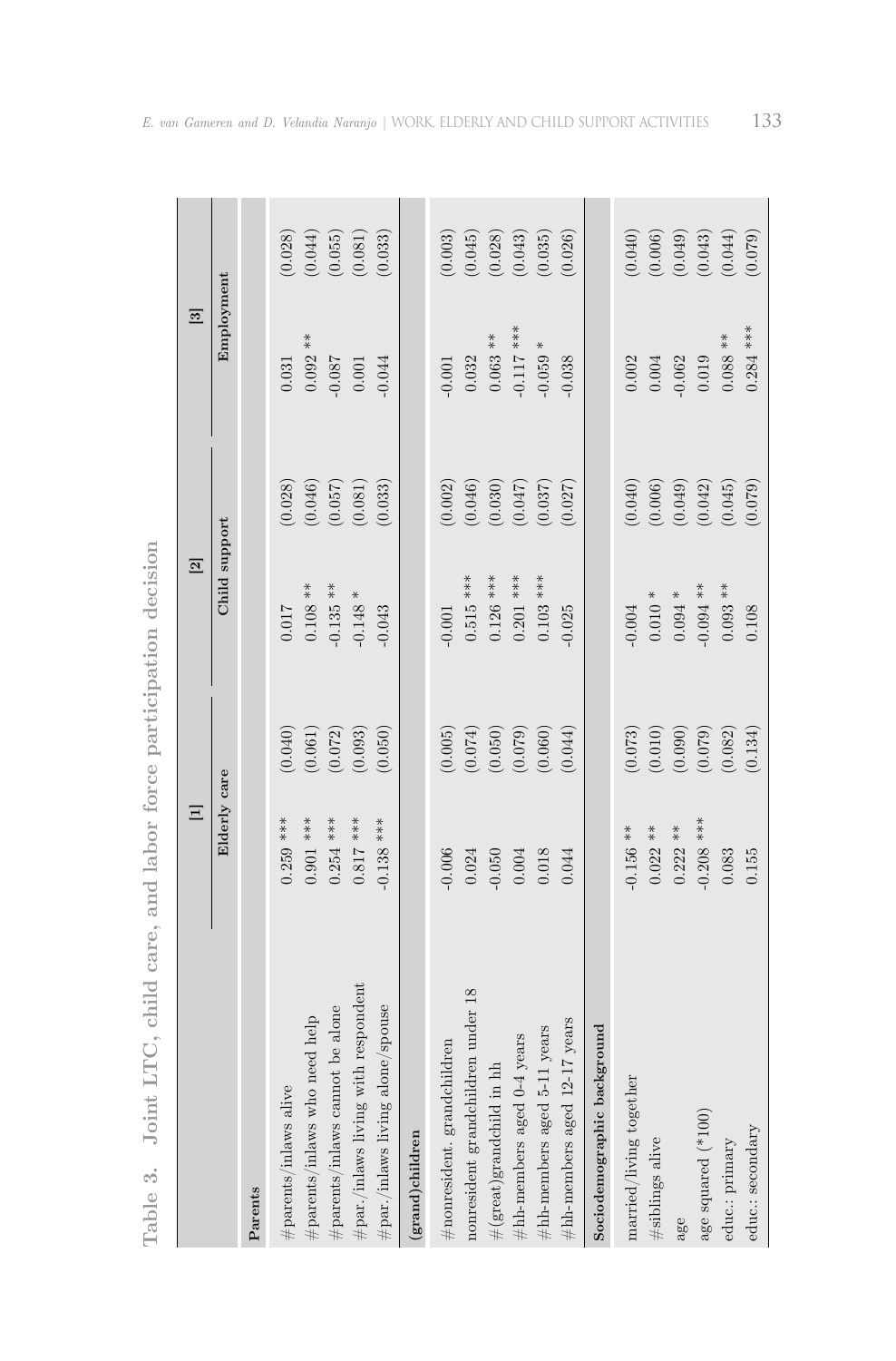|                                                                       | $\equiv$               |                                                                                                                                           | $\overline{2}$                                         |                                                                                                                                  | $\overline{\mathbf{3}}$ |                                                                                                                                |
|-----------------------------------------------------------------------|------------------------|-------------------------------------------------------------------------------------------------------------------------------------------|--------------------------------------------------------|----------------------------------------------------------------------------------------------------------------------------------|-------------------------|--------------------------------------------------------------------------------------------------------------------------------|
|                                                                       | Elderly care           |                                                                                                                                           | Child support                                          |                                                                                                                                  | Employment              |                                                                                                                                |
| educ.: technical/commercial                                           | $0.320***$             | (0.121)                                                                                                                                   | $0.169**$                                              | $\begin{array}{c} (0.074) \\ (0.087) \\ (0.069) \\ (0.069) \\ (0.048) \\ \end{array}$                                            | $0.190**$               | $(0.074)$<br>$(0.088)$<br>$(0.068)$<br>$(0.063)$<br>$(0.049)$                                                                  |
| higher<br>educ.: preparatory or                                       | 0.039                  |                                                                                                                                           | $0.321$ ***                                            |                                                                                                                                  | $0.331$ ***             |                                                                                                                                |
| guage<br>speaks indigenous lan                                        | $0.185**$<br>$0.165\,$ |                                                                                                                                           | $\begin{array}{c} 0.011 \\ 0.076 \end{array}$          |                                                                                                                                  | $0.109**$<br>0.008      |                                                                                                                                |
| locality size: 15000-100000 inhab<br>locality size: 2500-15000 inhab. | $0.236**$              | $\begin{array}{c} (0.157) \\ (0.127) \\ (0.080) \\ (0.102) \end{array}$                                                                   | $0.261$ ***                                            |                                                                                                                                  | $0.158**$               |                                                                                                                                |
| $< 2500$ inhab<br>$\it locality$ size:<br>less than                   | $0.187***$             | (0.095)                                                                                                                                   | $0.260$ ***                                            | (0.054)                                                                                                                          | $0.185$ ***             | (0.054)                                                                                                                        |
| Socioeconomic background                                              |                        |                                                                                                                                           |                                                        |                                                                                                                                  |                         |                                                                                                                                |
| non-business assets (*\$1mln)                                         | 0.050                  |                                                                                                                                           | 0.036                                                  |                                                                                                                                  | 0.020                   |                                                                                                                                |
| assets<br>squared non-business                                        | $0.007$                |                                                                                                                                           |                                                        |                                                                                                                                  | 0.003                   |                                                                                                                                |
| $(*\$10,000)$<br>hh nonlabor income (                                 | $0.139$ $^{\ast}$      | $\begin{array}{l} (0.082) \\ (0.010) \\ (0.074) \\ (0.010) \\ (0.020) \\ (0.000) \\ (0.066) \\ (0.150) \\ (0.110) \\ (0.120) \end{array}$ | $\begin{array}{c} 0.000 \\ 0.020 \\ 0.000 \end{array}$ | $\begin{array}{l} (0.050) \ (0.006) \ (0.012) \ (0.011) \ (0.011) \ (0.000) \ (0.000) \ (0.003) \ (0.003) \ (0.003) \end{array}$ | $-0.074$ **             | $\begin{array}{l} (0.053) \\ (0.007) \\ (0.030) \\ (0.011) \\ (0.010) \\ (0.000) \\ (0.039) \\ (0.033) \\ (0.083) \end{array}$ |
| squared hh nonlabor income                                            | $0.021$ **             |                                                                                                                                           |                                                        |                                                                                                                                  | $0.002$ $^{\ast}$       |                                                                                                                                |
| $(*\$10,000$<br>spousal labor income                                  | $\rm 0.013$            |                                                                                                                                           |                                                        |                                                                                                                                  | $0.027$ $^{\ast}$       |                                                                                                                                |
| squared spousal labor income                                          | $0.000$<br>$0.090$     |                                                                                                                                           |                                                        |                                                                                                                                  | $0.000$                 |                                                                                                                                |
| access to medical services                                            |                        |                                                                                                                                           | $-0.005$<br>0.000<br>0.192 ***                         |                                                                                                                                  | $0.150***$              |                                                                                                                                |
| made pension deposits, 1-10 years                                     | $0.337***$             |                                                                                                                                           | $0.104\,$                                              |                                                                                                                                  | $0.338$ ***             |                                                                                                                                |
| made pension deposits, 10-25 years                                    | 0.014                  |                                                                                                                                           | 0.093                                                  |                                                                                                                                  | $0.587$ ***             | (0.078)                                                                                                                        |
| made pension deposits, $>25$ years                                    | 0.027                  | (0.142)                                                                                                                                   | 0.038                                                  | (0.086)                                                                                                                          | $0.304$ ***             | (0.087)                                                                                                                        |

Table 3. (continued) **Table 3. (continued)**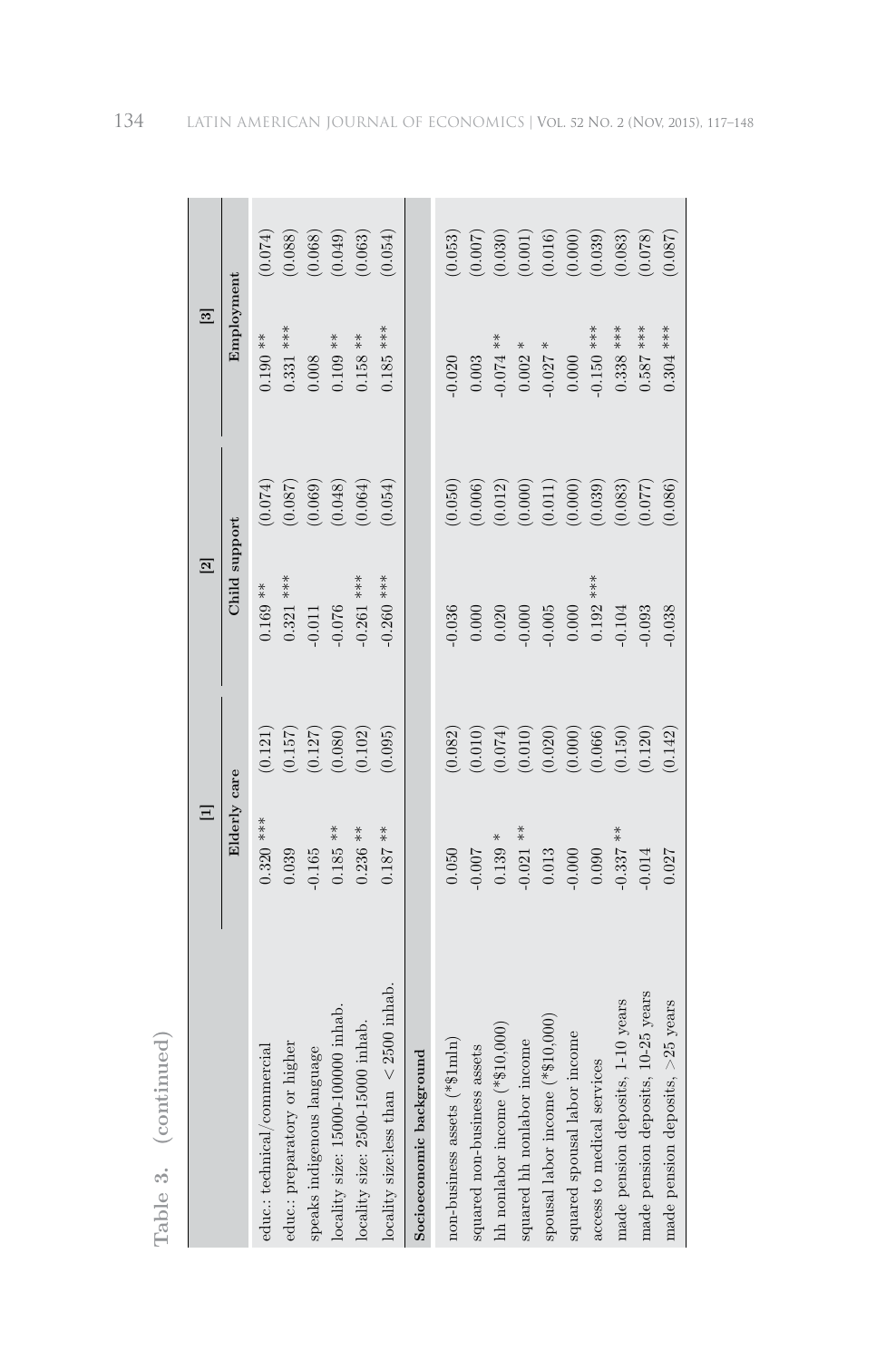|                                                                                                                                                                                                                                                                      | $\equiv$     |             | $\overline{\mathbf{z}}$ |             | $\overline{\mathcal{E}}$ |                        |
|----------------------------------------------------------------------------------------------------------------------------------------------------------------------------------------------------------------------------------------------------------------------|--------------|-------------|-------------------------|-------------|--------------------------|------------------------|
|                                                                                                                                                                                                                                                                      | Elderly care |             | Child support           |             | Employment               |                        |
| Health status                                                                                                                                                                                                                                                        |              |             |                         |             |                          |                        |
| self-assessed health (0-4)                                                                                                                                                                                                                                           | $-0.042$     | (0.040)     | 0.008                   | (0.024)     | $0.043 *$                | (0.024)                |
| problem with ADL                                                                                                                                                                                                                                                     | 0.036        | (0.053)     | $0.068**$               | (0.032)     | 0.008                    | (0.030)                |
| problem with IADL                                                                                                                                                                                                                                                    | $-0.146$     | (0.096)     | $0.156$ ***             | (0.051)     | $0.149$ ***              |                        |
| suffers a chronic disease                                                                                                                                                                                                                                            | $0.124$ *    | (0.064)     | $0.078$ **              | (0.037)     | 0.027                    | $(0.051)$<br>$(0.037)$ |
| poor mental health status                                                                                                                                                                                                                                            | 0.042        | (0.089)     | $0.139$ ***             | (0.052)     | 0.061                    | (0.052)                |
| Constant                                                                                                                                                                                                                                                             | $-8.226$ *** | (2.523)     | $-3.136**$              | (1.402)     | $2.585 *$                | (1.407)                |
| $\rho_{12}$                                                                                                                                                                                                                                                          | $0.145$ ***  | (0.036)     |                         |             |                          |                        |
| $\rho_{13}$                                                                                                                                                                                                                                                          | $-0.021$     | (0.036)     |                         |             |                          |                        |
| $\rho_{23}$                                                                                                                                                                                                                                                          | $-0.019$     | (0.021)     |                         |             |                          |                        |
| Wald $\chi^2$ test $^{\rm a}$                                                                                                                                                                                                                                        | 794.0 ***    | $p = 0.000$ | 536.2 ***               | $p = 0.000$ | 482.2 ***                | $p = 0.000$            |
| Number of observations                                                                                                                                                                                                                                               | 6037         |             |                         |             |                          |                        |
| Log likelihood                                                                                                                                                                                                                                                       | $-8925.8$    |             |                         |             |                          |                        |
| <sup>a</sup> Wald-tests that all parameters equal zero (except the constant); in each equation a $\chi^2(35)$ distribution applies. Robust standard errors; * p < 0.10, ** p < 0.05, ***<br>Source: Authors' calculations based on the MHAS 2001 survey.<br>p < 0.01 |              |             |                         |             |                          |                        |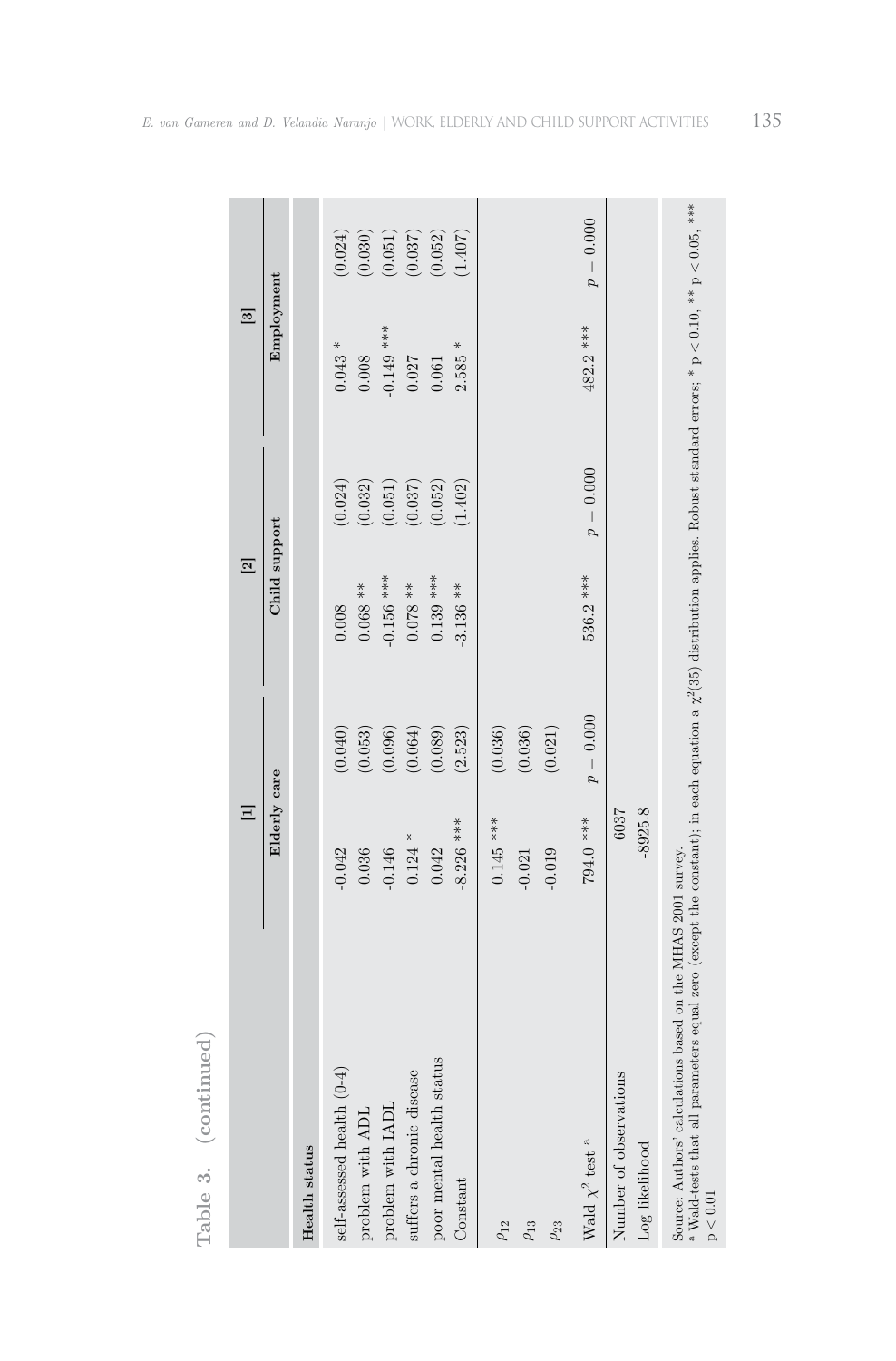children during elderly care activities increases the time devoted to both elderly and child care as primary activities. It is possible that "economies of scale" may be at work in Mexico, in the sense that the grandchildren are around and cared for while care is also provided to the elderly, but a demonstration effect as suggested by Giménez-Nadal *et al.* (2010, 2012) cannot be discarded. If the elderly cannot be left alone, combining care activities appears to be less feasible, as reflected by the significantly negative parameter estimate. The negative effect of the number of parents/in-laws in the same household on the respondent's child support activities reflects another kind of scale benefit: the co-resident elderly can take care of the younger household member, enabling the respondent to spend time on other activities. We find that spousal and non-labor income, wealth, and pension rights do not explain child support activities. In the child care literature (Blau and Currie, 2004) it is common to find that mothers with higher potential wages work more and spend less time with their children. Under the presumption that higher education comes with higher potential wages, our results appear to contradict the general finding regarding child care, but it is important to consider that we are not (only) looking at mothers' time with their own children but (mainly) at the time grandmothers spend with grandchildren. Moreover, education is not the only indicator of earnings capacity. Access to health care services provided by the social security system has a positive effect on within-family child support activities. A negative effect was expected, because child care services are provided through the same social security institutes; however, access to social security is also an indicator of a better socioeconomic status that may make it feasible to stay at home and provide support activities for children.

The third column of Table 3 presents the respondent's labor force participation decision. Here, the economic situation has a stronger effect. In particular, the existence of other incomes in the household, access to health care services, and previous pension contributions are relevant. Access to the health care services of fered by the social security system, possibly acquired through working family members, reduces the likelihood that the respondent is active in the labor market. If, however, the respondent has made contributions to a retirement pension in the past, it is more likely that she is still working. Past contributions tell us something about the labor experience of the respondent, as contributions not only indicate a history of formal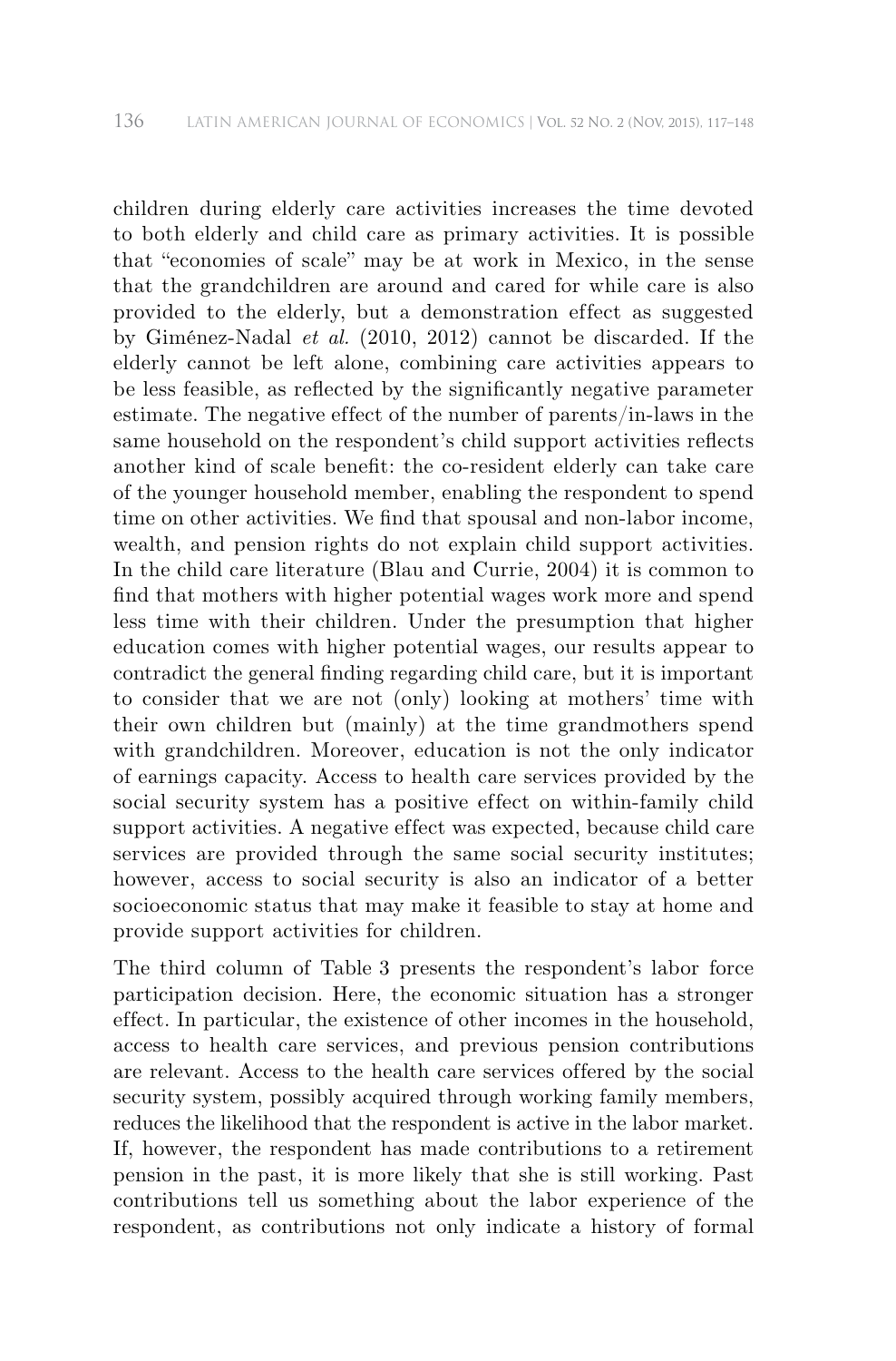employment but also more generally that the respondent has not been exclusively dedicated to household chores all her life. In general, it suggests a strong connection with the labor market and therefore the capacity to earn income. The latter is also determined by the level of education achieved, a variable that is also found to be significant in our analysis. Education in general, and secondary or higher levels of education in particular, raise the probability of working. Furthermore, we find that the household's non-labor income and spousal labor income lead to a significant reduction in the probability that the respondent has a job; this is in line, for instance, with Chang and White-Means (1995), who found non-wage income to be a significant variable affecting negatively caregivers' decision to work outside the home. We find no evidence that household wealth has an effect on the respondent's labor force participation decision.

The presence of needy elderly relatives and grandchildren has a small positive effect on the respondent's labor force participation decision. When parents are in need but can still be left alone, and when there are more grandchildren but not any younger than 12 years, additional care needs are probably relatively minor; perhaps another household member takes care of both the elderly and (older) children, permitting the respondent to spend more time on employment in order to acquire additional resources that can be used for care activities. With relatively limited care needs, scale benefits are easier to achieve and leave time for other activities.

Hence, decisions to support the elder and younger generations are primarily governed by the need factors that we would have expected (and some cross-effects), where traditional roles and expectations probably constitute an important underlying reason, but due to inherent measurement problems they are not fully observable. Economic factors are important for the labor force participation decision, but cross-effects on care decisions cannot be ignored. In addition, we find a variety of effects of other background characteristics that suggest interrelationships between the three decisions. For example, the estimates suggest that the maximum burden of elderly care activities is found among women aged 53.3, while for child support activities the maximum occurs at the age of 50.4, and no pattern is found for paid labor. At higher ages it becomes unlikely that there are still living parents around and there will be fewer young children around. While no health effects on elderly care are found, the respondent's own health is relevant in child support activities and labor decisions. The presence of ADL-problems, which do not impede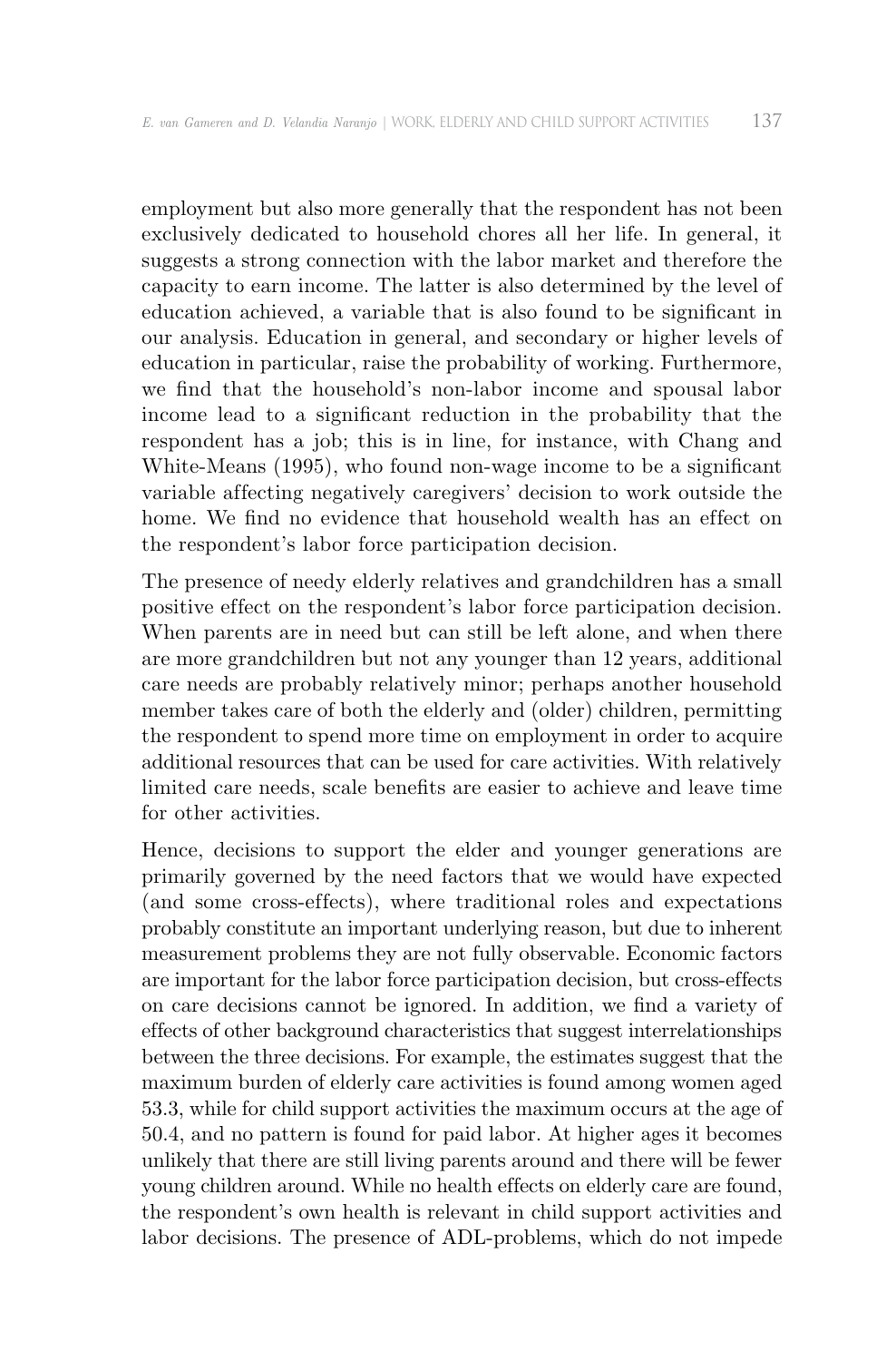independence in regard to skills such as food preparation and hence do not hinder "light" child support (including companionship), increases the probability that the respondent provides child support activities. But when the respondent suffers IADL problems–when serious agingrelated dysfunction and reduction of independence starts–a reduction in child support activities and labor force participation is found. Those who perceive their health as good are more likely to be active in the labor market.<sup>9</sup> If the respondent has a spouse, less care is provided to the parents, but there are no effects on the other decisions. It seems that for unmarried women it is easier to take up care activities for her parents, perhaps because her siblings consider it the responsibility of their unmarried sisters. A small positive effect on caregiving is found if the respondent has more siblings. In the literature it is more common to find that more siblings imply a reduction of care activities for each of them (Nizalova, 2012) and care for the elderly is replaced by work activities.10 Perhaps the interaction of elderly care duties with migration decisions, as indicated by Antman (2012), may lead to the unavailability of siblings for caregiving and reduce substitution among the various siblings.

Joint decision-making is also implied by the estimates of the correlations between the unexplained parts of the decisions. In particular,  $\rho_{12}$  is significantly positive, suggesting that there are unobserved factors that increase both types of caregiving. A preference for caregiving by the women in our sample, but also traditional role models or habits may be at work. Giménez-Nadal *et al.* (2010, 2012) also found a positive relation between child care and elderly care: When children are present while care is being provided to the elderly, there is a booster effect on the total time devoted to caregiving. Unmeasured factors appear less important to the relationship between elderly care and employment  $(\rho_{13})$  as well as between child support activities and labor force participation  $(\rho_{23})$ . Caregiving activities and labor force participation do not seem to af fect each other in ways that are not captured by the observed variables.

<sup>9.</sup> In a model without (subjective) self-assessed health, the role of other health indicators hardly changes. When mental health–perhaps the health indicator that is most susceptible to endogeneity (Schmitz and Stroka, 2013)–is left out of the analysis, the results reported in Table 3 are maintained. Completely eliminating the health information from the model results in only minor changes in the other parameters. 10. This somewhat surprising siblings effect disappears if the parental living situation, with 'living with siblings' as the reference category, is excluded from the analysis. An explanation for the siblings effect we found could be that the other siblings want to share the burden of care with the sibling who houses the parent(s).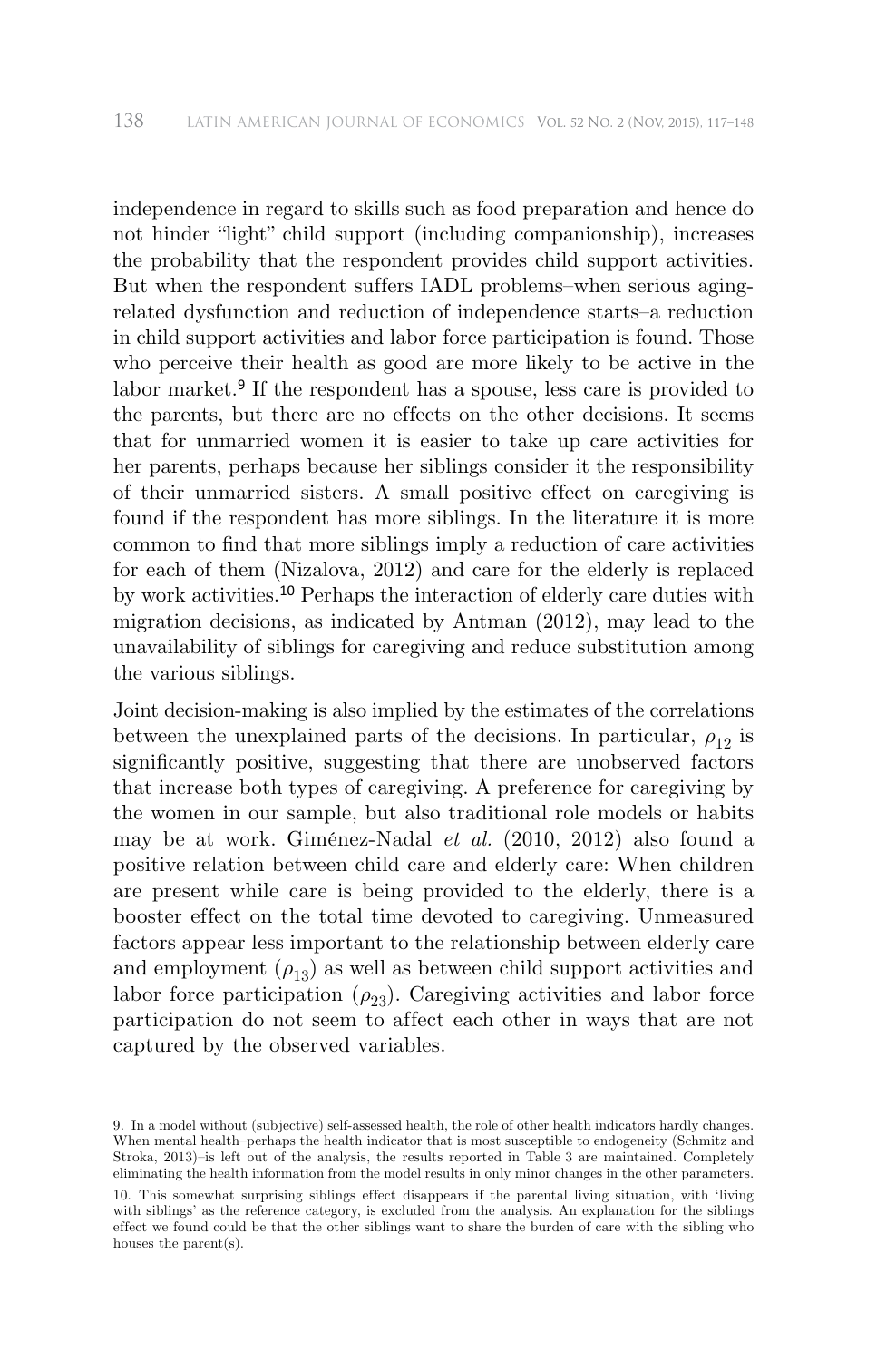# **4.1 Robustness checks**

We performed a variety of robustness checks in subsamples of the data set. Specifically, we ran the analysis separately for respondents living with and without a partner, respectively, because having a partner implies differences in potential care needs as well as different opportunities to share the burden. There are some minor dif ferences in the effects found in the two subsamples, but overall the effects are maintained. The needs effect (having parents who are alive, parents in need of care) on elderly care is much larger among women living alone than those living with a partner. For the latter, on the other hand, the age pattern becomes more pronounced for elderly care and for labor force participation, and the relevance of education increases for all three decisions, while age and education effects almost disappear among single women. Among single women we see a stronger effect on participation of earlier contributions to pension funds. The differences may suggest that single women provide care whenever necessary but are also more inclined to work when possible.

Because caregiving responsibilities may differ among age groups, as demonstrated by the age patterns implied by the estimates in Table 3, for example because older women are traditionally less inclined to work outside the home and are less likely to have living parents, we also ran the analysis separately for the younger women in our sample (aged 45-54) and for the older ones (aged 55-69). Indeed, in the older age group we find hardly any effects due to socioeconomic conditions except the pension contribution history, which may directly translate into a future pension; meanwhile, in the younger group socioeconomic conditions are important and other incomes in the household reduce the participation probability. Also, in the older group care needs are more important for explaining specific care activity than in the younger group; in the latter the cross-care effects disappear, while in both groups care needs have hardly any explanatory power for the labor decision. What is particulary interesting is that education level is particularly relevant in the labor decision of the younger age group.

In addition, we ran separate analyses for urban areas with more than 100,000 inhabitants and semi-urban and rural areas because the availability of external services may be more limited in semi-urban/ rural areas than in large cities; also, family ties may be stronger and attitudes towards non-family care more negative. Nevertheless, the results regarding care needs are fairly similar; an exception is the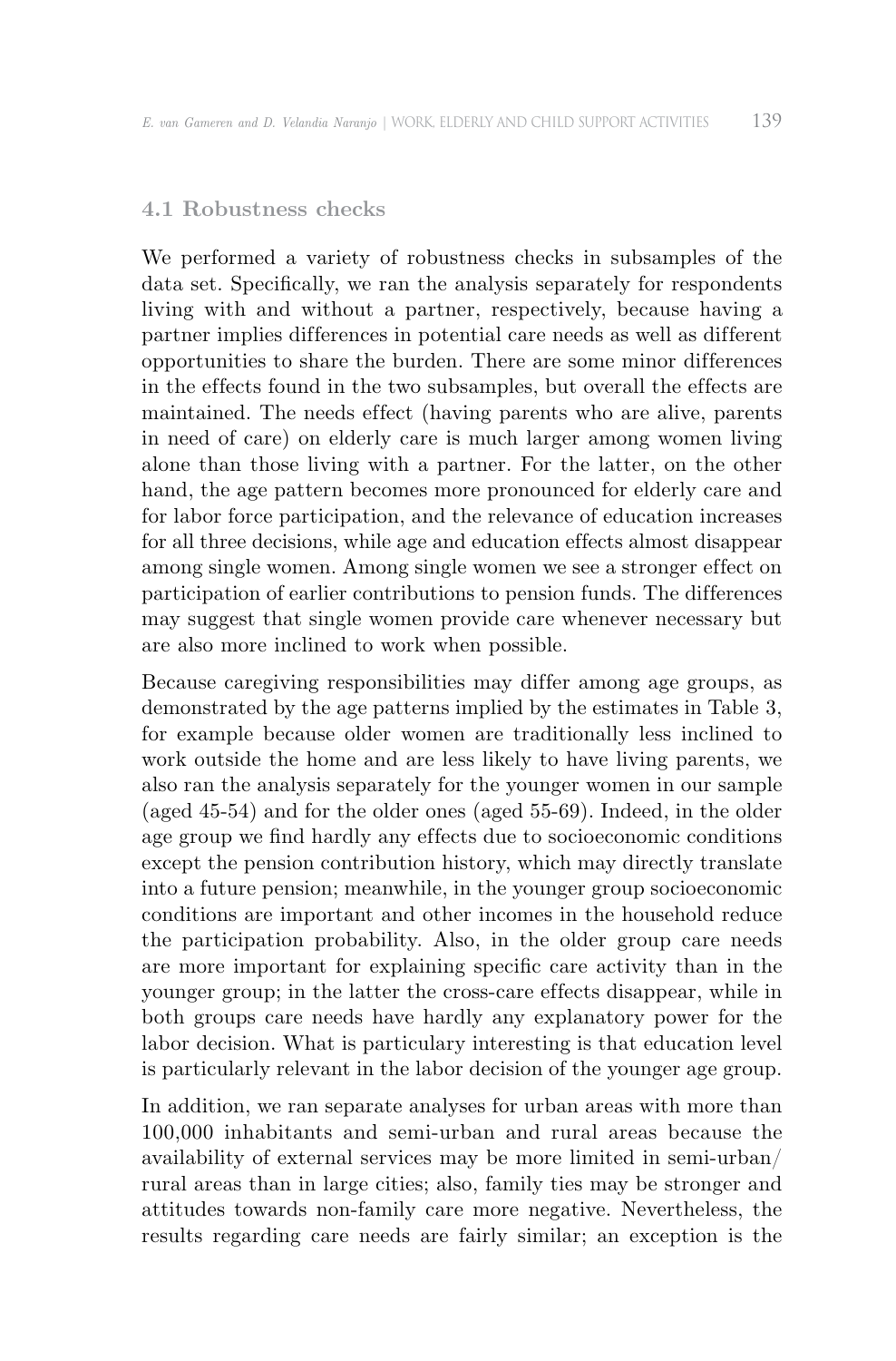care provided when parents/in-laws live alone or with a spouse, for which the negative relation reported in Table 3 was found only in urban areas. Apparently, respondents in large cities provide less care to their parents, perhaps because the latter do not live in the same city. The socioeconomic situation of the respondent turns out to be much more relevant for participation decisions in large cities, while it is almost irrelevant in more rural areas. Differences in the labor market structure and the role of migration from peripheral areas to large cities may be behind the different relations.

# **5. Simulations**

In order to give a clearer idea of the implications of the estimation results, we present simulations in which we compare the caregiving and labor decisions of typical persons and household situations. The selected simulations reflect demographic trends that are observed in Mexico and indicate how caregiving and participation decisions at the individual level could change due to these trends. Table 4 shows the results of the simulations, in which we fixed a combination of individual characteristics at specific values and used the observed values for all other characteristics to predict the three outcomes (using the estimates in Table 3) for each respondent and calculate the average probabilities.

The global population aging trend, reflected by a larger share of older people in the population and therefore a higher average age, is also occurring in Mexico (Zúñiga Herrera, 2004). In an aging population, it becomes more likely that people aged between 45 and 69 years old have living parents who either need help and cannot be left alone or who are in good health and do not need care. The larger share of elderly people in the population is accompanied by a prospective reduction in the number of young people. In Table 4 (Panel I) we combine these trends in potential scenarios and present the simulated participation in the three modeled activities.

The simulations in panel I of Table 4 suggest that increased elderly care needs due to more living parents are not necessarily made up for by the interaction of expected health improvements of the parents and smaller numbers of young grandchildren; full compensation is found only if none of the parents need care (scenario C). The smaller number of grandchildren and their older ages drastically reduces the probability that women aged 45-69 are expected to provide child support activities. However, the increase in the labor force participation rate does not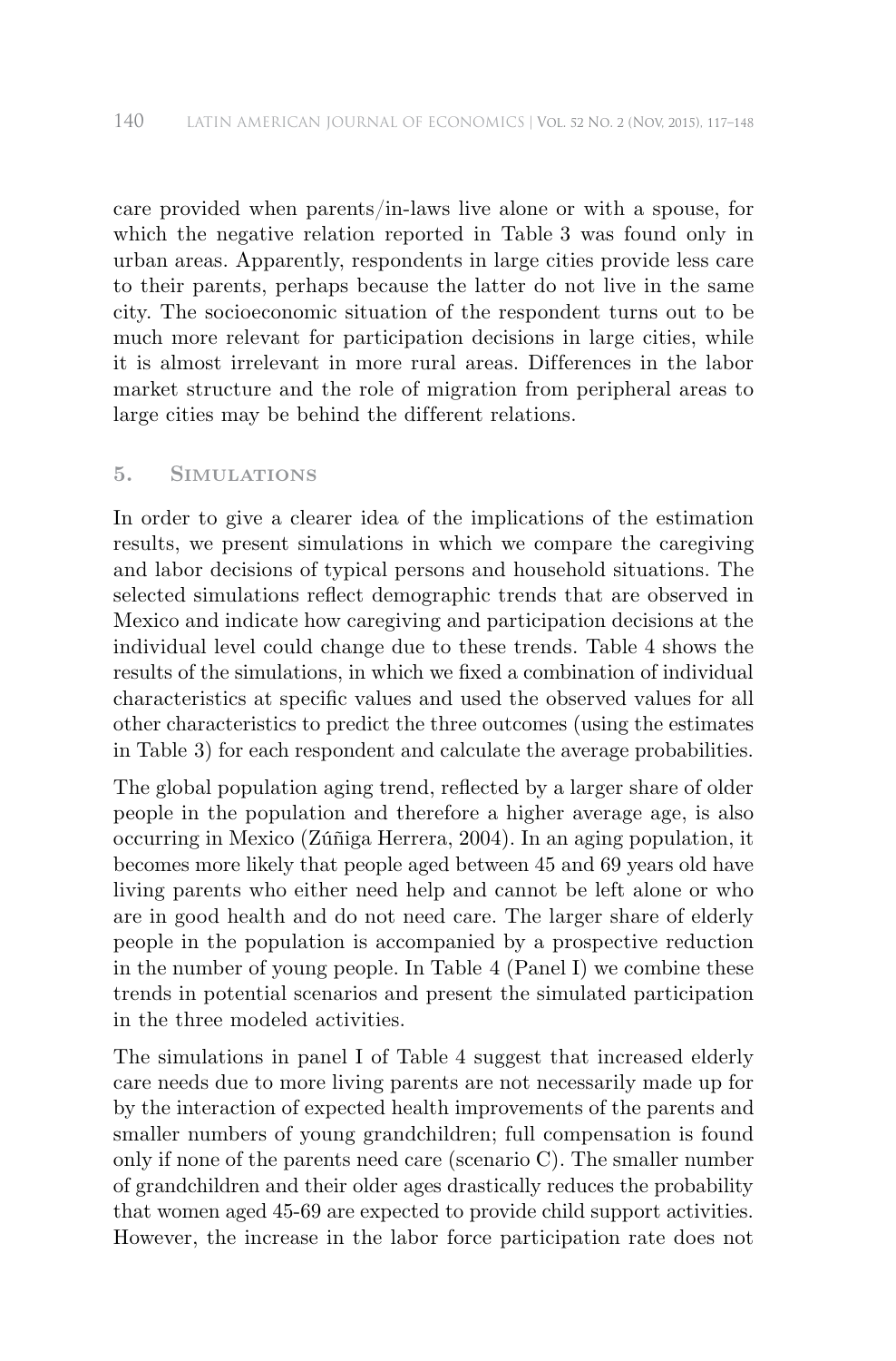|                                                                    | Predderly care |         |       | Pr[child support] | Pr[participation] |         |
|--------------------------------------------------------------------|----------------|---------|-------|-------------------|-------------------|---------|
| Panel I: More and healthier parents, fewer and older grandchildren |                |         |       |                   |                   |         |
| $A^a$                                                              | 0.195          | (0.046) | 0.764 | (0.033)           | 0.402             | (0.037) |
| $\mathbf{B}^{\mathbf{a}}$                                          | 0.315          | (0.036) | 0.516 | (0.028)           | 0.527             | (0.027) |
| $C^{\rm a}$                                                        | 0.091          | (0.018) | 0.475 | (0.028)           | 0.492             | (0.027) |
| Panel II: As in panel I but for different formal labor histories   |                |         |       |                   |                   |         |
| $A^a$ , never contrib. (informal)                                  | 0.199          | (0.047) | 0.768 | (0.033)           | 0.378             | (0.037) |
| $B^a$ , never contrib. (informal)                                  | 0.320          | (0.036) | 0.521 | (0.028)           | 0.504             | (0.027) |
| $A^a$ , 10-25 yr with contr. (formal)                              | 0.195          | (0.054) | 0.740 | (0.041)           | 0.598             | (0.047) |
| $B^a$ , 10-25 vr with contr. (formal)                              | 0.315          | (0.053) | 0.485 | (0.039)           | 0.715             | (0.034) |

**Table 4. Probabilites of LTC, child care, and employment**

Source: Authors' calculations based on the MHAS 2001 survey.

a. Scenario A: One parent alive, in need of care and cannot be left alone, three grandchildren aged under 5 in the household. Scenario B: Three parents alive, of which only one has care needs while all can be left alone, one grandchild aged 12-17 in the household. Scenario C: Same as scenario B, except that none of the parents have care needs. Standard errors (Delta method) in parenthesis.

match the reduction of caregiving activities, especially in the scenario with more living parents when none of them need care, suggesting that care and work activities do not unambiguously compete for the time of middle-aged Mexican women. Other reasons such as traditions and attitudes regarding work may be expected to be important. It is important to remember that female labor force participation in Mexico is already rather low compared with other OECD and Latin American countries (Arceo and Campos, 2010; van Gameren, 2010), and that with an aging population, the share of working-age people will decline. In such a situation the participation rate should increase substantially to maintain the same production levels, where only a minor increase is suggested by our simulations.

Panel II presents scenarios A and B separately for women who have been more attached to the labor market in earlier years (last two lines, between 10 and 25 years of contributions) and for those who have never been attached to the formal labor market (first two lines, never made pension deposits). Women with a strong connection to the formal labor market are much more likely to continue their participation in the labor market than women who have not worked formally before. The labor market history in itself does not affect incentives for caregiving; the probabilities of providing child support activities and elderly care reported in panel I remain rather similar when calculated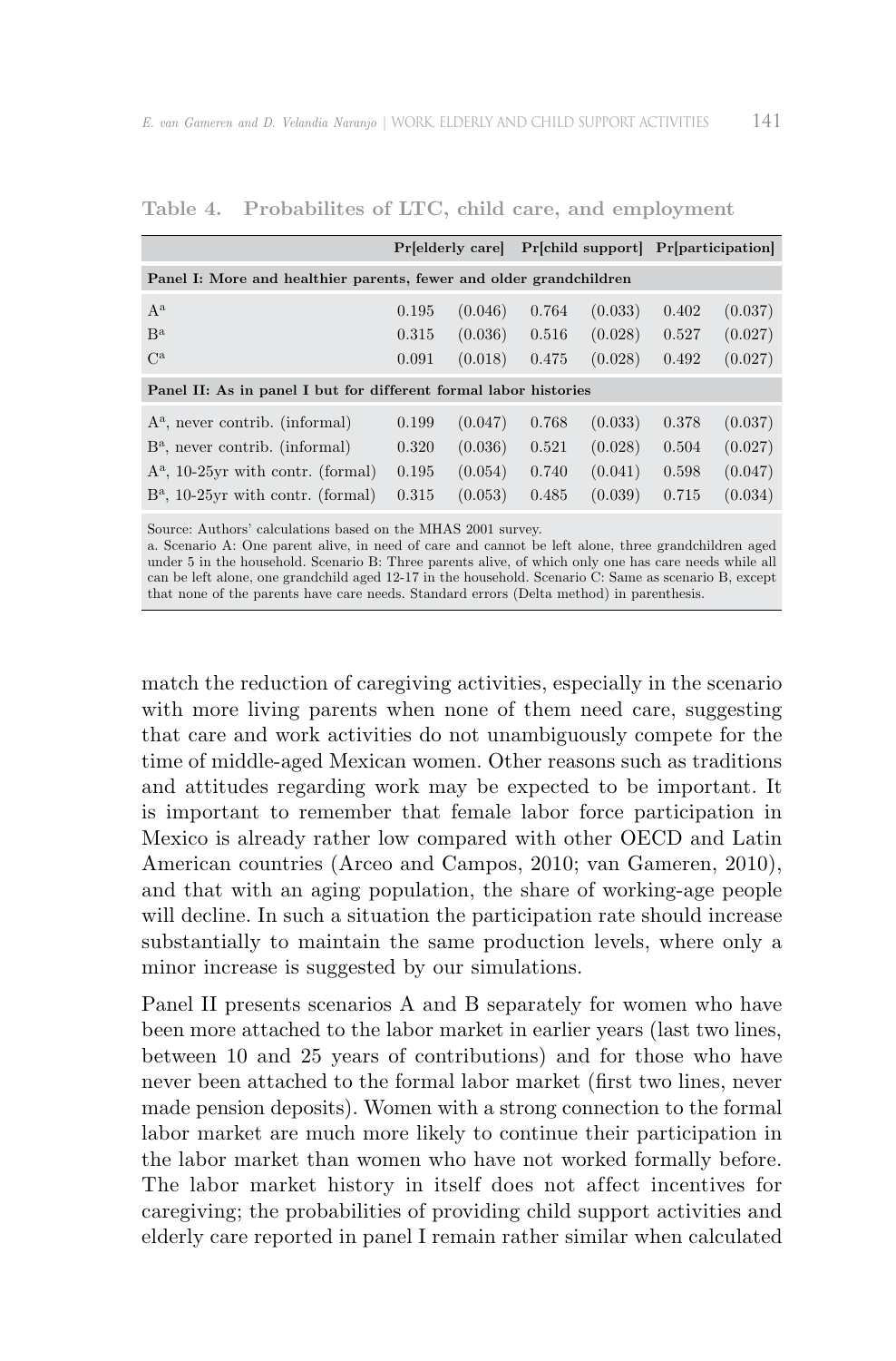separately for the labor market connection, but in combination with the other demographic trends, the observed changes in the labor force participation of Mexican women–nowadays participation among young women is higher than for the generation represented in our data–will have important consequences for the availability of caregivers that may go beyond what we can highlight with our analysis.

Note that we have not imposed restrictions on the feasibility of the simulated outcomes; these are partial results assuming that there are no changes in behavior, the household environment, and other circumstances (a structural model would only partially overcome these drawbacks). The results are indicative of what could happen if there are no other changes. In particular, feasibility will depend on the drastically changing shares of the various age categories in the population; a lower individual propensity of women aged 45-69 to provide elderly care might not be tenable if the number of elderly with care needs increases faster than the number of women aged 45-69. They are more likely to be feasible if the population aging process is accompanied by health improvements, that is, by a growth in the number of years of good health more than by longer life expectancy in itself, because it is less likely that a conflict between elderly care and labor will arise.

# **6. Conclusions**

We have analyzed simultaneous decisions made by Mexican women aged 45 to 69 years regarding labor force participation, caring for parents (known as elderly or long-term care), and providing support activities to (grand)children. A tradition of extended families in which multiple generations live together in combination with limited availability of af fordable (public or private) elderly and child care facilities implies a large dependence on informal support activities for the elderly and (grand)children. The estimation results of a reduced form, seemingly unrelated regression (SUR) model confirm that care needs, rather than the economic situation, are the driving force behind caregiving activities. Having parents or in-laws with health problems strongly increases the probability that elderly care is provided, but also has (small) effects on provision of child support activities and labor force participation. Young grandchildren raise the probability that the respondent provides support activities to (grand)children, while it slightly reduces the probability of labor market activities. Hence, care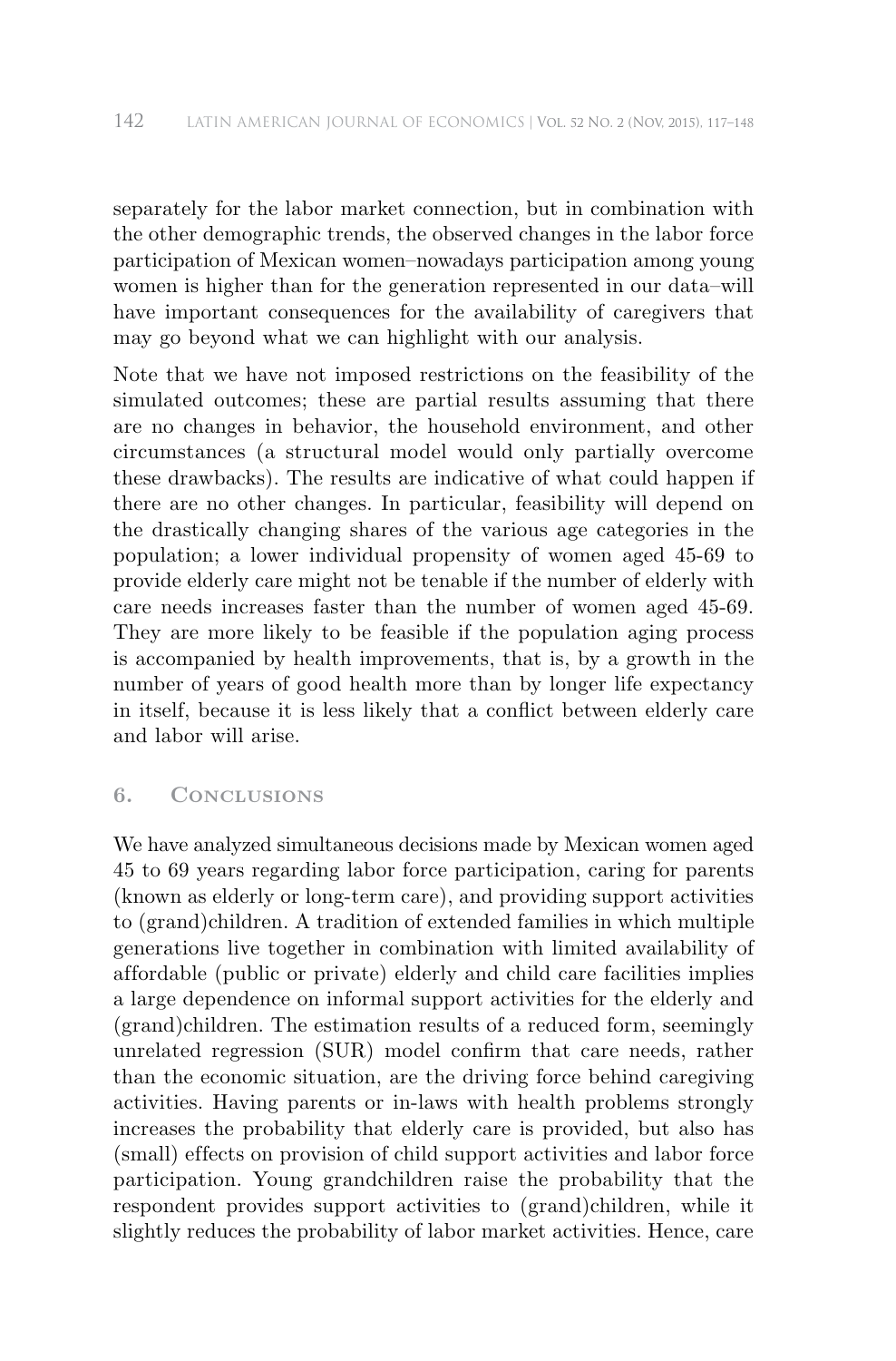needs not only increase the care activity required, but also have some relevance for other activities.

Economic considerations are the greatest component of the participation decision. Income from other sources reduces labor force participation and has a (smaller) positive effect on the probability that elderly care is provided. Women with a close connection to the formal labor market earlier in their lives are more likely to work, a connection that nonetheless has no effect on caregiving activities, signalling a potential double burden of care and work for those women. The important effect of own earnings capacity on labor force participation is evidenced by the role of educational levels–a higher level of education predicts participation–and women who report better health (fewer health problems) are more likely to be active in the labor market and less likely to perform caregiving activities. In general, traditional roles that prescribe that women provide care when necessary appear to be relevant, but in addition we find several indications of the interdependence of the three decisions analyzed. Furthermore, we find evidence that there are other (unobserved) characteristics that increase both types of caregiving activities: preferences as well as scale effects may be behind the interdependencies.

We have illustrated potential future caregiving and participation rates with simulations of demographic changes in Mexico reflecting the aging population. Although the Mexican population is still rather young compared to many (Southern) European countries, the onset of an aging population is observable, with reductions in both fertility and mortality rates. A scenario with more parents living but in better health than the elderly in our sample, in combination with fewer and older grandchildren, is likely to reduce individual care needs but lead to only a small increase in labor force participation rates. Increased participation rates can be expected if future generations of women have a stronger connection to the (formal) labor market.

Taken together, our results highlight that an expansion of the affordable (public) provision of elderly care and/or child care will not replace informal caregiving on a wide scale, since informal care provision is an embedded habit for many; expansion of affordable services may have relatively small consequences on caregiving and work decisions and therefore on the burden involved. Nevertheless, it is important to be aware that for the scenarios, we assume the absence of behavioral changes among the generation in the middle, something that is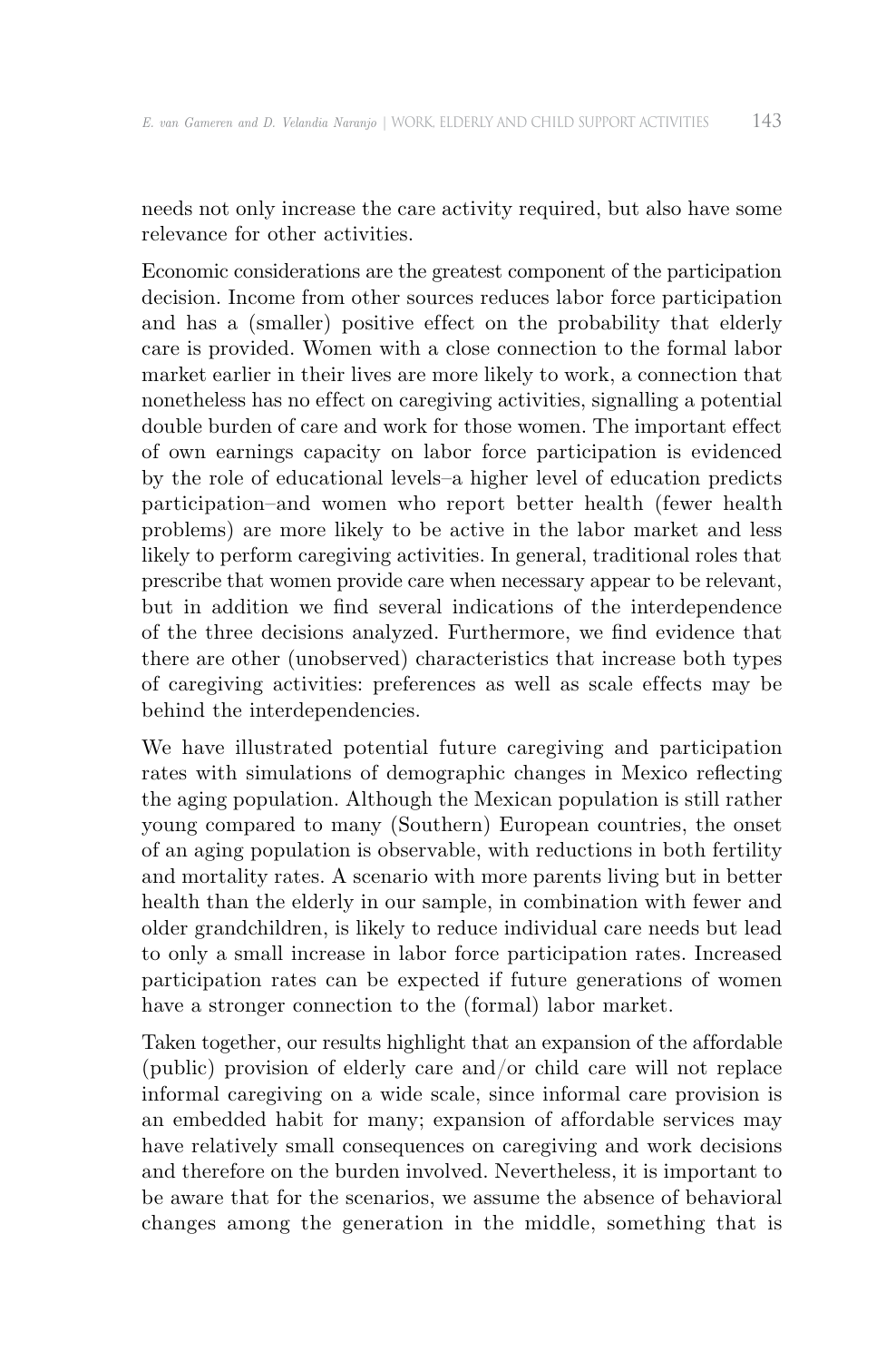unlikely in the long run. Drastically changing shares of age groups in the population, in particular a faster increase in the number of older elderly persons in need of care than in the number of women available for caregiving activities, combined with increases in the labor force participation rates of younger women, may imply that current informal care activities are not tenable and behavioral changes are unavoidable.

That the expansion of public subsidies for or provision of caregiving may lead to the reduction of private or informal care has been shown in various countries. Mexico is not likely to be different; results by Juarez (2009) indicate that the expansion of public pension transfers almost completely crowded out private financial support given to the elderly. Additionally, the availability and accessibility of more services for the elderly and children may have an effect on quality of life and the well-being of those caregivers who feel burdened by their care tasks, especially for those who combine care with paid work or feel forced to consider providing care and working simultaneously. Traditions, attitudes, and opinions about caregiving may change and the consequence may be greater willingness to consider and use external services (public or private). For that to be successful, not only af fordability but also quality and safety of the services must be guaranteed.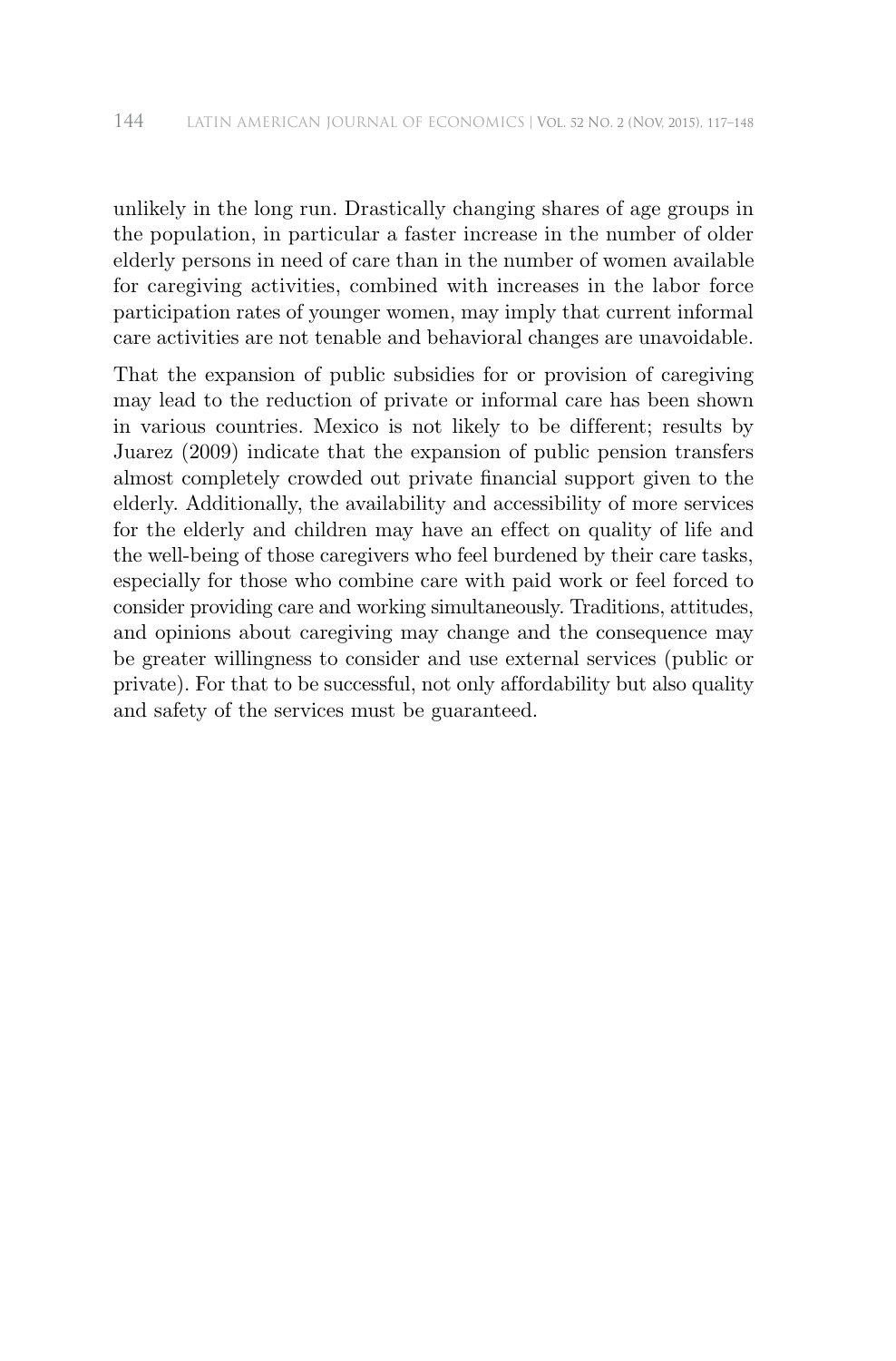# **References**

- Antman, F.M. (2012), "Elderly care and intrafamily resource allocation when children migrate," *Journal of Human Resources* **47**(2): 331–63.
- Aranibar, P. (2001), "Acercamiento conceptual a la situación del adulto mayor en América Latina," CEPAL Serie Población y Desarrollo No. 21, Santiago de Chile.
- Arceo Gómez, E.O. and R.M. Campos-Vázquez (2010), "Labor supply of married women in Mexico: 1990-2000," El Colegio de México, Centro de Estudios Económicos, Documento de Trabajo No. 2010-16.
- Blau, D.M. and J. Currie (2004), "Preschool, daycare, and afterschool care: Who's minding the kids?" National Bureau of Economic Research Working Paper 10670, Cambridge, MA.
- Bolin, K., B. Lindgren, and P. Lundborg (2008), "Your next of kin or your own career? Caring and working among the 50+ of Europe," *Journal of Health Economics* **27**: 718–38.
- Borra, C. (2010), "Childcare costs and Spanish mothers' labour force participation," Hacienda Pública Española / *Revista de Economía Pública* 3/2010 (194): 9–40.
- Burniaux, J.-M., R. Duval, and F. Jaumotte (2004), "Coping with ageing: A dynamic approach to quantify the impact of alternative policy options on future labour supply in OECD countries," OECD Economics Department Working Paper No. 371, Paris.
- Carmichael F. and S. Charles (1998), "The labour market costs of community care," *Journal of Health Economics* **17**: 747–65.
- Carmichael F. and S. Charles (2003), "Benefit payments, informal care and female labour supply," *Applied Economics Letters* **10**(7): 411–15.
- Carmichael F., S. Charles, and C. Hulme (2010), "Who will care? Employment participation and willingness to supply informal care," *Journal of Health Economics* **29**: 182–90.
- Chang, C.F. and S.I. White-Means (1995), "Labour supply of informal caregivers," *International Review of Applied Economics* **9**(2): 192–205.
- CISS (2005), "The challenges of aging and disability: Employment and insurance, international social security agreements," in The Americas Social Security Report 2006, Inter-American Conference on Social Security/CISS, Mexico City.
- CISS (2008), "Evaluation of childcare and long-term care programs," in The Americas Social Security Report 2009, Inter-American Conference on Social Security/ CISS, 77–91.
- Coe, N.B. and C.H. Van Houtven (2009), "Caring for mom and neglecting yourself? The health effects of caring for an elderly parent," *Health Economics* **18**(9): 991–1010.
- CONEVAL (2011), Informe de la Evaluación Específica de Desempeño 2010-2011. Programa de Estancias infantiles para apoyar a madres trabajadoras. Mexico City, CONEVAL, Available online at http://www.coneval.gob. mx/Evaluacion/Eval\_Especificas/Paginas/EED%202010-2011/EED-SEDESOL-2010-2011.aspx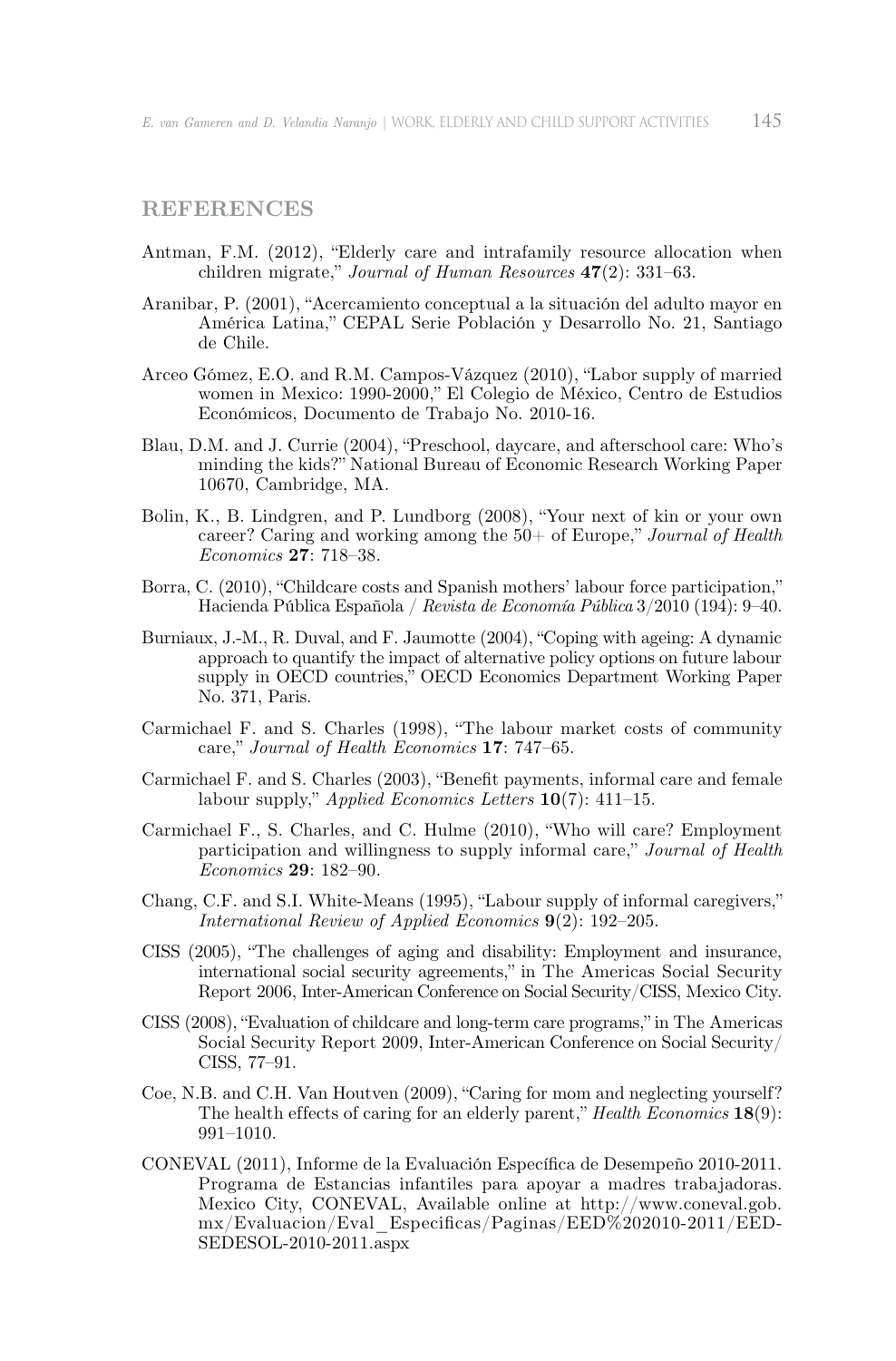- Connelly, R. (1992), "The effect of child care costs on married women's labor force participation," *Review of Economics and Statistics* **74**: 83–90.
- Connelly, R. and J. Kimmel (2003), "The effect of child care costs on the employment and welfare recipiency of single mothers," *Southern Economic Journal* **69**(3): 498–519.
- Cox, D. and O. Stark (2005), "On the demand for grandchildren: Tied transfers and the demonstration effect," *Journal of Public Economics* 89: 1665–97.
- Ettner, S.L. (1996), "The opportunity costs of elder care," *Journal of Human Resources* **31**(1): 189–205.
- Fevang, E., S. Kverndokk, and K. Røed (2008), "A model for supply of informal care to elderly parents," Health Economics Research Programme, University of Oslo, Working Paper 2008:12.
- Fevang, E., S. Kverndokk, and K. Røed (2012), "Labor supply in the terminal stages of lone parents' lives," *Journal of Population Economics* **25**: 1399–1422.
- Giménez-Nadal, J.I., M. Marcén, and J.A. Molina (2007), "How does the presence of children af fect adult care and labour decisions? A psycho-economic approach," Institute for the Study of Labor, IZA Discussion Paper 2726.
- Giménez-Nadal, J.I., M. Marcén, and R. Ortega (2010), "How do children affect parents' allocation of time?" *Applied Economics Letters* **17**(17): 1715–9.
- Giménez-Nadal, J.I., M. Marcén, and R. Ortega (2012), "Substitution and presence effects of children on mothers' adult care time," *Journal of Family and Economic Issues* **33**: 2–10.
- Hammer, L.B. and M.B. Neal (2008), "Working sandwiched-generation caregivers: Prevalence, characteristics, and outcomes," *The Psychologist-Manager Journal* **11**: 93–112.
- Heitmueller, A. (2007), "The chicken or the egg? Endogeneity in labour market participation of informal carers in England," *Journal of Health Economics* 26: 536–59.
- Juarez, L. (2009), "Crowding out of private support to the elderly: Evidence from a demogrant in Mexico," *Journal of Public Economics* **93**: 454–63.
- Juarez, L. (2010), "The effect of an old-age demogrant on the labor supply and time use of the elderly and non-elderly in Mexico," *The B.E. Journal of Economic Analysis and Policy* **10**(1): 1–27.
- Katz, S., T.D. Downs, H.R. Cash, and R.C. Grotz (1970), "Progress in development of the index of ADL," *The Gerontologist* **10**(1 Part 1): 20–30.
- Leigh, A. (2010), "Informal care and labor market participation," *Labour Economics* **17**: 140–9.
- Lilly, M.B., A. Laporte, and P.C. Coyte (2007), "Labor market work and home care's unpaid caregivers: A systematic review of labor force participation rates, predictors of labor market withdrawal, and hours of work," *The Milbank Quarterly* **85**(4): 641–90.
- Meng, A. (2013), "Informal home care and labor-force participation of household members," *Empirical Economics* **44**(2): 959–79.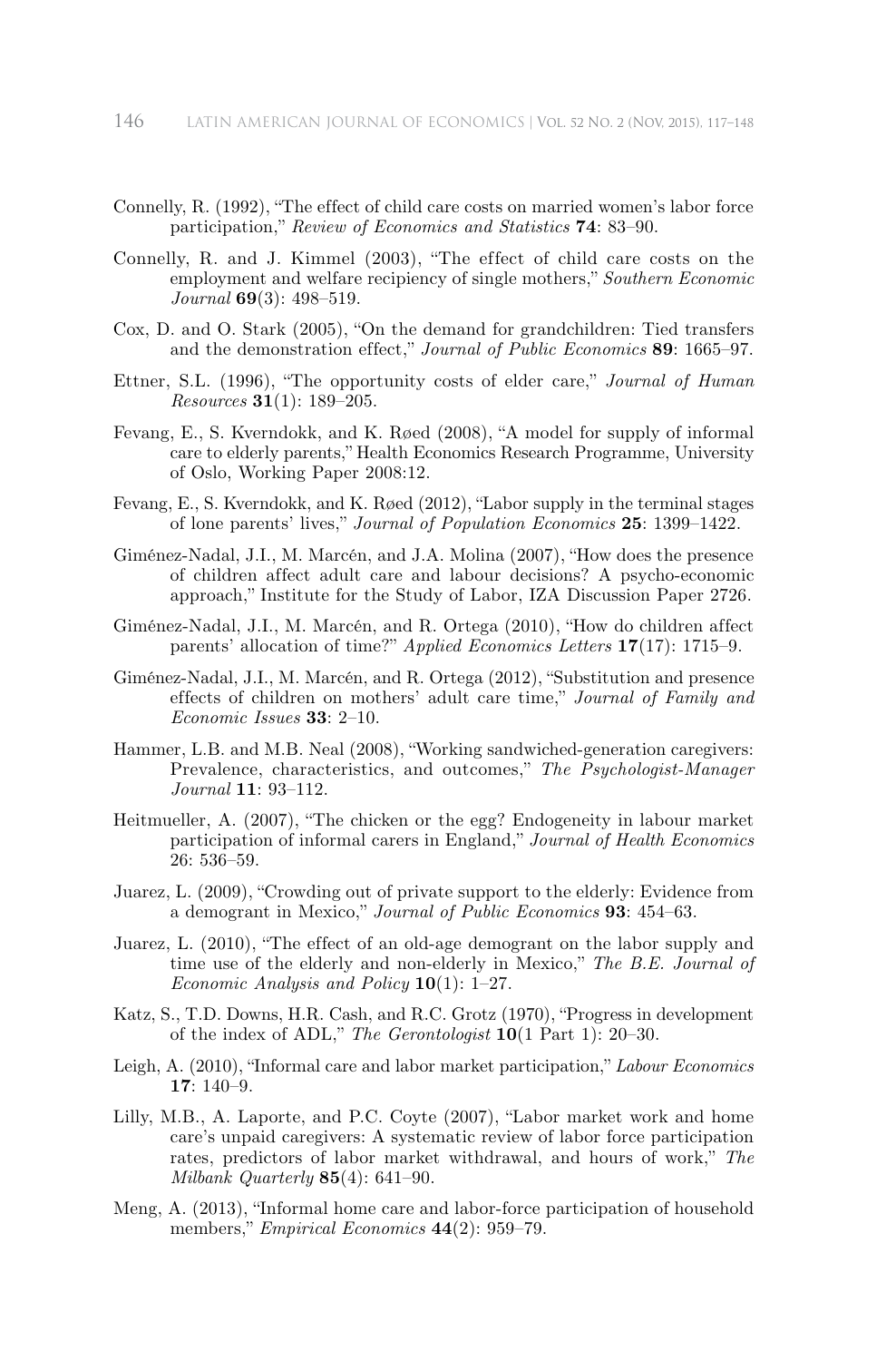- Michalopoulos, C. and Ph.K. Robins (2002), "Employment and child-care choices of single-parent families in Canada and the United States," *Journal of Population Economics* **15**: 465–93.
- Miller, D.A. (1981), "The 'sandwich' generation: Adult children of the aging," *Social Work* **26**(5): 419–23.
- Murrugarra, E. (2011), "Employability and productivity among older workers: A policy framework and evidence from Latin America," *Well-being and Social Policy* **7**(2): 53–99.
- Nizalova, O. (2012), "The wage elasticity of informal care supply: Evidence from the health and retirement study," *Southern Economic Journal* **79**(2): 350–66.
- Nocera, S. and P. Zweifel (1996), "Women's role in the provision of long-term care, financial incentives, and the future financing of long term care," in R. Eisen and F.A. Sloan, eds., *Long-term care: Economic issues and policy solutions*, Boston: Kluwer Academic Publishers.
- OECD (2012), OECD Family Database, Paris: OECD (Available online at www. oecd.org/social/family/database).
- Pommer, E., I. Woittiez, and J. Stevens (2007), "Comparing care. The care of the elderly in ten EU-countries," The Netherlands Institute for Social Research / SCP The Hague.
- Puig, A., J.A. Pagán, and B.J. Soldo (2006), "Envejecimiento, salud y economía: La Encuesta Nacional sobre Salud y Envejecimiento en México," *El Trimestre Económico* **73**: 407–18.
- Ribar, D.C. (1992), "Child care and the labor supply of married women," *Journal of Human Resources* **27**: 134–65.
- Rubin, R.M. and S.I. White-Means (2009), "Informal caregiving: Dilemmas of sandwiched caregivers," *Journal of Family and Economic Issues* **30**: 252–67.
- Schmitz, H. and M.A. Stroka (2013), "Health and the double burden of full-time work and informal care provision — Evidence from administrative data," *Labour Economics* **24**: 305–22.
- Shelkey, M. and M. Wallace (2012), "Katz index of independence in activities of daily living (ADL)," in *Try this: Best practices in nursing care to older adults*, Issue 2, The Hartford Institute for Geriatric Nursing, New York University. Available online at http://consultgerirn.org/uploads/File/ trythis/try\_this\_2.pdf
- Spillman, B.C. and L.E. Pezzin (2000), "Potential and active family caregivers: changing networks and the 'sandwich generation,'" *The Milbank Quarterly* **78**(3): 347–74.
- Tekin, E. (2007), "Child care subsidy, wages, and employment of single mothers," *Journal of Human Resources* **42**: 453–87.
- van Gameren, E. (2008), "Labor force participation of the Mexican elderly: The importance of health," *Estudios Económicos* **23**(1): 89–127.
- van Gameren, E. (2010), "Labor force participation by the elderly in Mexico," Centro de Estudios Económicos, El Colegio de México, Documento de Trabajo No. 2010-6.